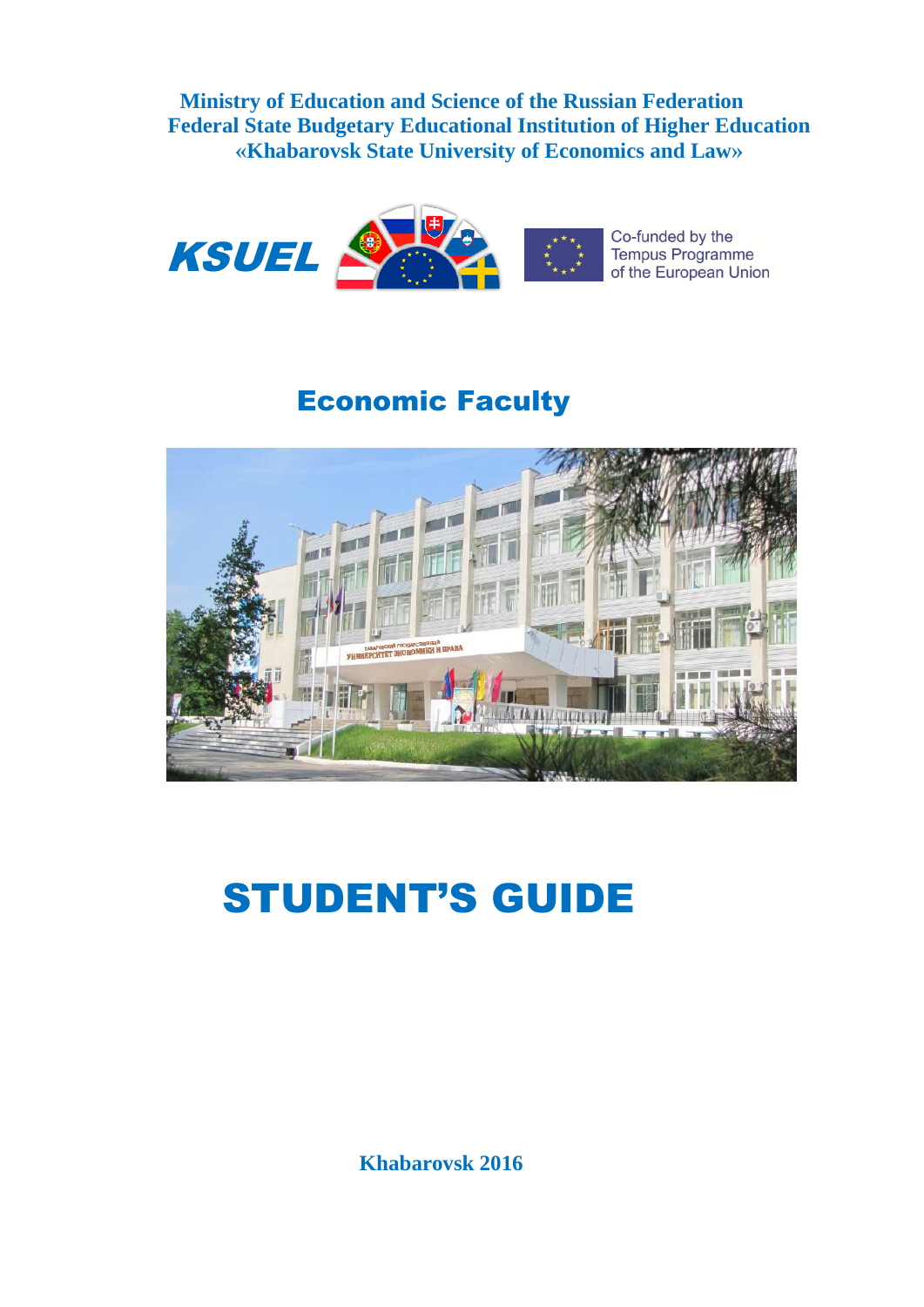Student's Guide – Khabarovsk: Printing and Publishing Center of KSUEL, 2016. – 24 pages

Student's Guide

Format 60х84/16. Digital print. Number: 500 copies.

> 134, Tikhookeanskaya Street, Khabarovsk, Russia, 680042 KSUEL, Printing and Publishing Center

© Khabarovsk State University of Economics and Law, 2016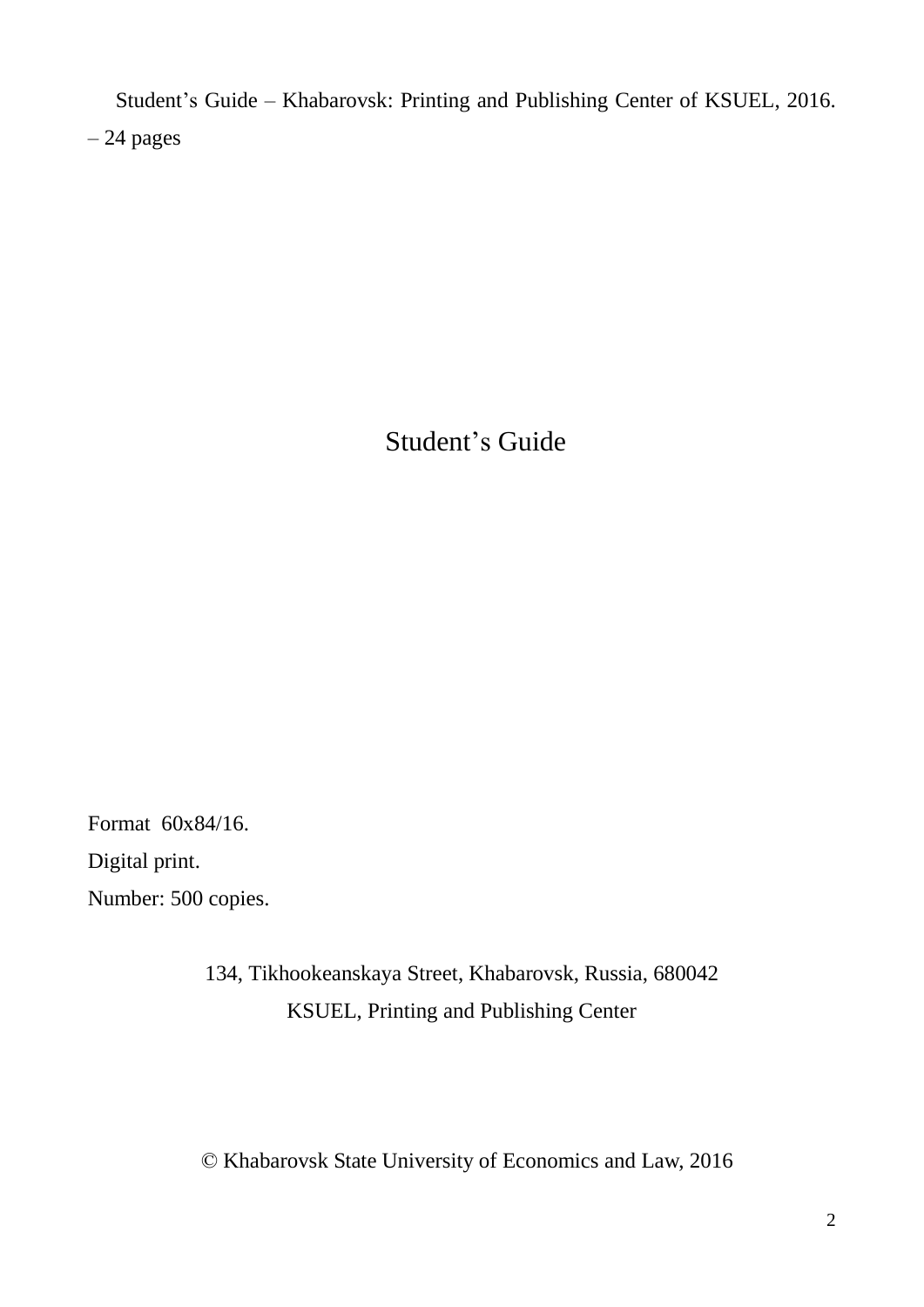The issue is prepared within a framework of TEMPUS project №543891-TEMPUS-1-2013-1-RU-TEMPUS-JPCR *"Strengthening Higher Education in the Sphere of Finance in Siberia and the Far East of Russia (EduSFE)"* implemented in cooperation with EU and Russian HEIs (Sweden, Slovenia, Slovakia, Portugal) with funding from Education, Audiovisual and Culture Executive Agency (EACEA).

**Economic Faculty** was established on the 1<sup>st</sup> of October 2013 by means of joining "Auditing" and "Finance" Faculties. The history of "Auditing" and "Finance" Faculties began in 1970. "Finance and Credit" was one of the first majors enrolled. Today more than 1500 persons study at the Economic Faculty on different study programs (bachelor, master, specialist, postgraduate degrees) and on different forms of study (intramural, intra-extramural and extramural), including more than 750 intramural students.

Academic staff of the Economic Faculty is renowned for its highest academic qualification: 80 of 97 teachers have scientific degree and/or scientific title.

**The main goal of Economic Faculty activity** is highly-qualified specialists to meet the public and state needs, to satisfy individual's needs in intelligence, cultural and ethical development, deepening and widening in education and academic qualification.

The main goal is aimed to achieve the following **objectives**:

• to ensure the quality assurance of prospective and undergraduate number of students by improvement of preuniversity tutorial procedure, creation

of positive study motivation for students;

• to improve the quality of academic and logistical support of educational process, including the introduction of modern educational technologies;

 to increase the volume and widening scope of a faculty's scientific activity;

• to develop fundamental and applied scientific research;

 to create and development of scientific schools;

 to implement the integration of science, education and production;

 to organize extramural pedagogical, physical, art and aesthetic work, to create healthy atmosphere for staff.

Faculty mission is to ensure high professional level, to build up civil and moral trades of character in conditions of the global educational, scientific and informational society and dynamically changing demands of labor market through:

 - effective organization and high quality of educational and research processes;

 - direct getting and dissemination of knowledge;

• - keeping and increasing of moral, culture and scientific values of society.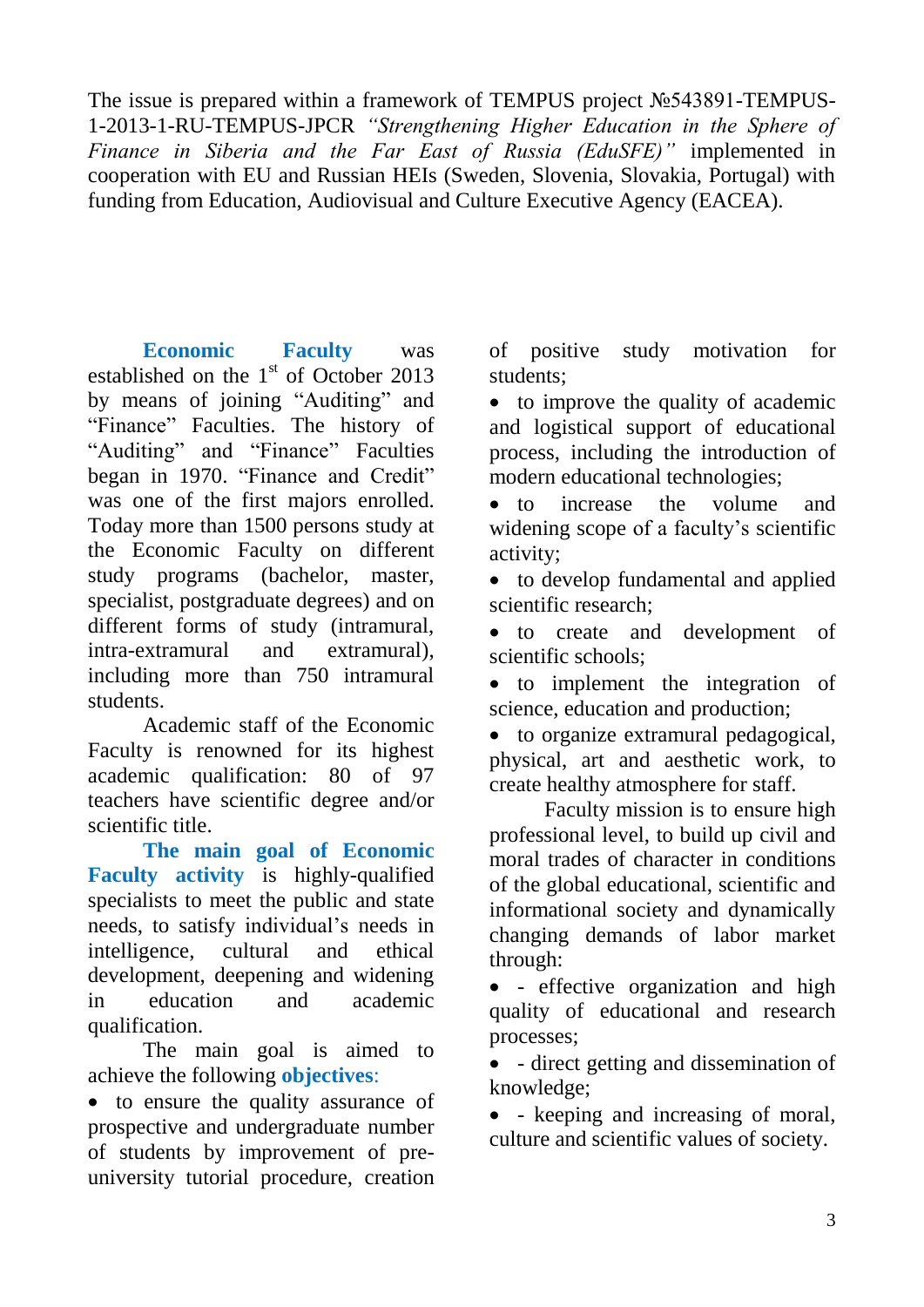#### **EDUCATIONAL PROGRAMS OF THE FACULTY**

The faculty provides training on the following **Bachelor Degree Programs**:

- **"***Economics***"** includes the following majors: "Banking", "Business Statistics and Forecasting", "Accounting, Analysis and Auditing", "Accounting, Analysis and Auditing of Foreign Economic Activity", "State and Municipal Finance", "Taxes and Taxation", "Insurance".

- **"***Management***"** includes "Financial Management".

In addition students study on "Economic Security" major of the faculty.

A great attention is drawn to post graduate training, further vocational education. The faculty provides training on the following **Master Degree Programs**:

 - **"***Economics***"** includes the following fields of study: "Banks and Banking Activity", "Accounting, Analysis and Auditing", "Tax Consulting", "Finance";

 - **"***Management***"** includes "Risk-Management and Insurance".

 - *"Finance and Credit"* includes "Finance, Banking and Insurance".

#### **MANAGEMENT STRUCTURE OF ECONOMIC FACULTY**

#### **Dean of the Faculty**

SOLDATKIN Sergey Nikolaevich Ph.D. in Economics, Professor, Honored worker of the higher professional education of Russia Tel. +7 (4212) 76-54-47

#### e-mail: [ssn@ael.ru](mailto:ssn@ael.ru)

#### **Vice-deans**

*Vice-dean for intramural form of study* Kotlova Yuliya Aleksandrovna Ph.D. in Economics, Associate Professor Tel. +7 (4212) 76-54-59 e-mail: [yulia-kotlova@yandex.ru](mailto:Yulia-kotlova@yandex.ru)

*Vice-dean for extramural form of study* Doroshkova Tatyana Anatolevna Tel. +7 (4212) 37-49-40

*Vice-dean for research and international cooperation* Shatokhina Zoya Aleksandrovna Ph.D. in Economics, Associate Professor Tel. +7 (4212) 76-54-47 e-mail: [zoya.shatokhina@gmail.com](mailto:zoya.shatokhina@gmail.com)

#### **DEPARTMENTS OF ECONOMIC FACULTY**

#### **Banking Department**

Head of the Department - Solokhina Elena Borisovna, Ph.D. in Economics, Associate Professor

- 312 office, tel. (4212) 37-49-38
- Research Assistant Levanchuk Mariya Evgenevna
- e-mail: [banking@ael.ru](mailto:banking@ael.ru)

**The Department trains bachelors and masters in "Economics"** (majors: "Finance and Credit", "Banking") and **"Finance and Credit"**. The Department trains *postgraduate students* in "Economics" (38.06.01) ("Finance, Currency and Credit" major). There are disciplines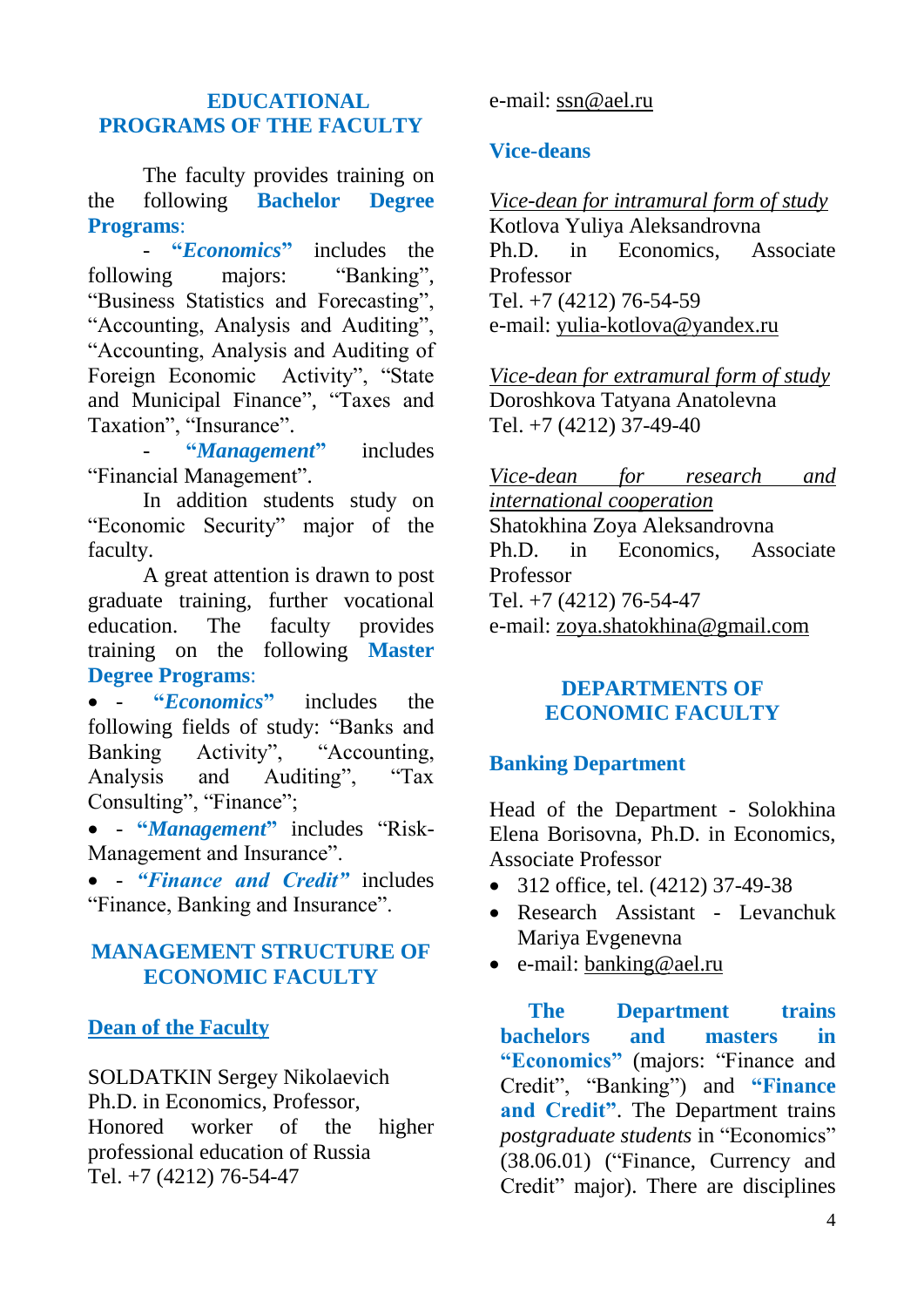of the Department that help to build up professional and common cultural competences of graduates: "Central Bank Activity"; "Commercial Banks Activity"; "Internal Control in Credit Organization"; "Credit Process"; "Banking Strategy"; "Credit Policy"; "Risk Management of Bank"; "Assetliability Management of Bank"; "Financial and Monetary Methods for Economy Regulations" and other.

#### **Finance Department**

- Head of the Department Tishutina Olga Igorevna, Doctor of Economics, Associate Professor
- 424 office, tel.  $+7$  (4212) 76-54-53
- Research assistant Podolskaya Tatyana Aleksandrovna
- e-mail: [kfin@ael.ru](mailto:kfin@ael.ru)

 **The Department trains bachelors and masters in "Economics"** (majors: "Finance", "State and Municipal Finance"), **"Finance and Credit"**. The Department trains *postgraduate students* in "Economics" (38.06.01) ("Finance, Currency and Credit" major). These disciplines have advanced character of study: "Acute Financial Challenges"; "International Finance"; "Budgetary System and Budgetary Organization"; "Financing Territorial Self-Governmental Units"; 'Corporate Finance"; "Financial Management"; "Financial Risks"; "Financial Analysis"; "Financial Derivatives": "Financial Markets, Finance and Credit Institutions" and other.

#### **Theory of Risk and Insurance Department**

• Head of the Department - Badyukov Vladimir Fedorovich, Dr. Sci. in Physics and Mathematics, Professor

- $\bullet$  420 office, tel. +7 (4212) 37-49-61
- e-mail: [ael-insurance@rambler.ru](mailto:ael-insurance@rambler.ru)

 **The Department trains bachelors and masters in "Economics"**  ("Insurance" major), **masters** in **"Finance and Credit"**, and **masters** in<br>"Management" ("Risk-Management") ("Risk-Management" and Insurance" program). The Department trains *postgraduate students* in "Economics" (38.06.01) ("Finance, Currency and Credit" major). The disciplines of the Department: "Innovations in Insurance"; "Insurance"; "Actuarial Science"; "Mathematical Support of Financial Decisions"; "Financial Fundamentals of Insurance"; "Risk and Uncertainty in Finance"; "Insurance in International Economic Relations System"; "Accounting in Insurance Organizations"; "Reinsurance"; "Social Insurance"; "Medical Insurance"; "Fundamentals of Enterprise Insurance"; "Corporate Insurance"; "Technique of Business Negotiations"; "Insurance Law"; "Insurance Marketing"; "Settlement of Losses"; "History of Insurance" and other.

#### **Taxes and Taxation Department**

• Head of the Department Bayborodina Viktoriya Grigorevna, Ph.D. in Economics, Associate Professor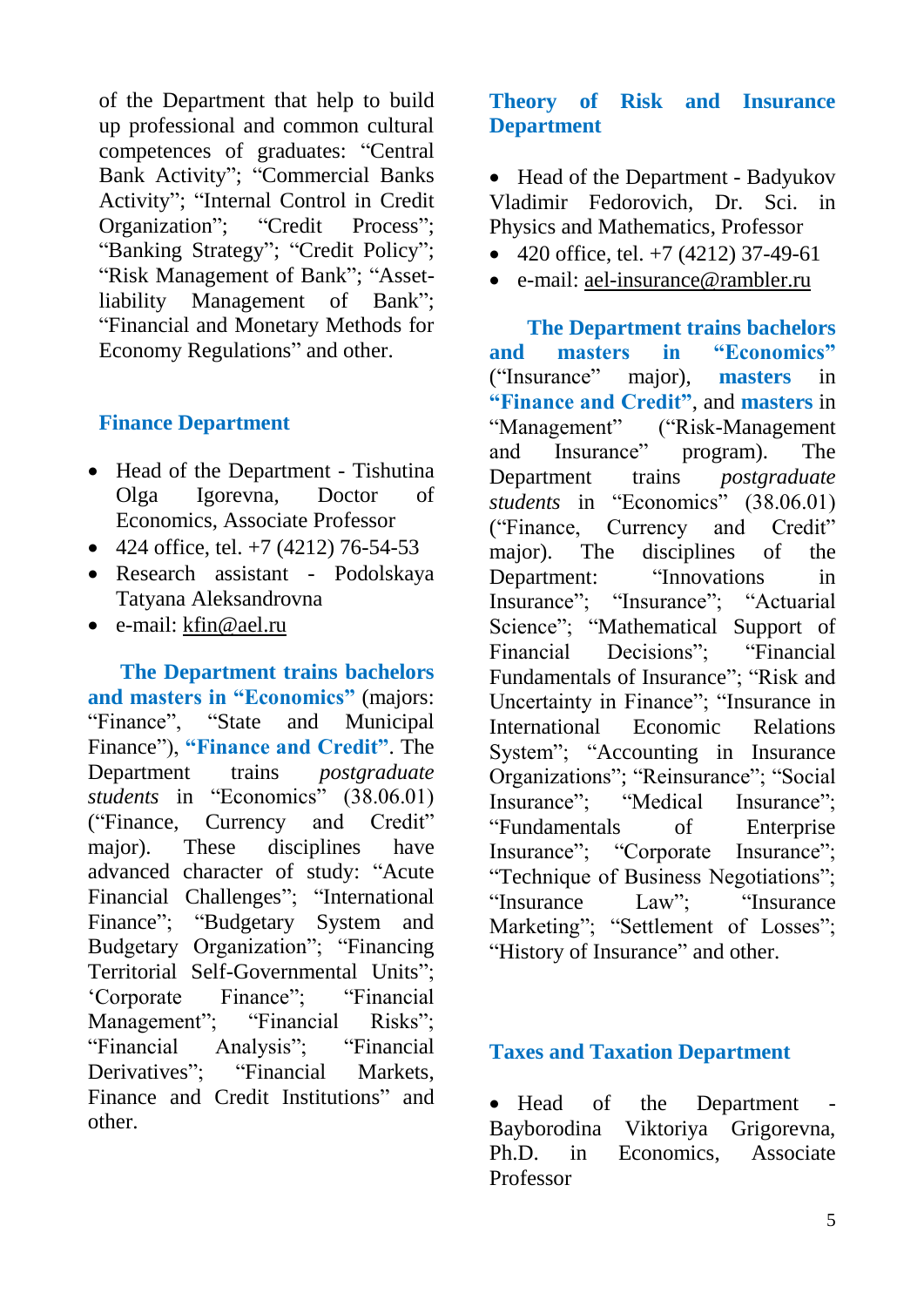- $\bullet$  422 office, tel. +7 (4212) 37-49-54
- e-mail: [nalog@ael.ru](mailto:nalog@ael.ru)

**The Department trains bachelors** in "Economics" ("Taxes and Taxation" major), **masters** in "Economics" ("Tax Consulting" major). Bachelor students study the following disciplines: "Tax and Taxation (Theory)", "Tax Administration", "Taxation of Legal Person", "Taxation of Nature Person", "Taxation of Environmental Management", "Tax Accounting and Reporting", "Special Tax Treatments", "Taxation of Participants in Foreign Economic Activity". Master students study the following disciplines: "Tax Risks: Assessment and Management", "Taxation of Organizations with Certain Activity", "Tax Management", "Taxation System of Nature Person and Individual Entrepreneur", "Tax Analysis", "Audit and Tax Consulting" and other.

#### **GENERAL PROVISIONS OF "FINANCE, BANKING AND INSURANCE" STUDY PROGRAM**

Master Degree Program in "Finance and Credit", "Finance, Banking and Insurance" major is implemented on Economic Faculty at Khabarovsk State University of Economics and Law (KSUEL) (Russia) in cooperation with Faculty of Economics of Technical University of Kosice (Slovakia). This program allows students of Economic Faculty in

both universities to get the Double Degree diploma.

Master students from Khabarovsk State University of Economics and Law, Economic Faculty who successfully finished the first academic year, can study at Technical University of Kosice for the second academic year. Upon successful study and completion of the master thesis at Technical University of Kosice, they will receive Master Degree in "Finance, Banking and Insurance" of Khabarovsk State University of Economics and Law and Master Degree in "Finance, Banking and Investments" of Technical University of Kosice, Faculty of Economics. Therefore, during study for two years on Master Degree Program students can get two diplomas - Russian (Khabarovsk State University of Economics and Law) and European (Technical University of Kosice).

Study on Master Degree Program in "Finance and Credit", major "Finance, Banking and Insurance" is intramural and extramural.

Master Degree Program comprises 120 ECTS credits regardless of form of study.

Period of intramural study including State Final Examination is 2 years. Master Degree Program for one study year comprises 60 credits.

Period of extramural study is increased for a half of a year in comparison with a period of intramural study.

Master Degree Program of this major can be applied and finished via e-study and distant study technologies.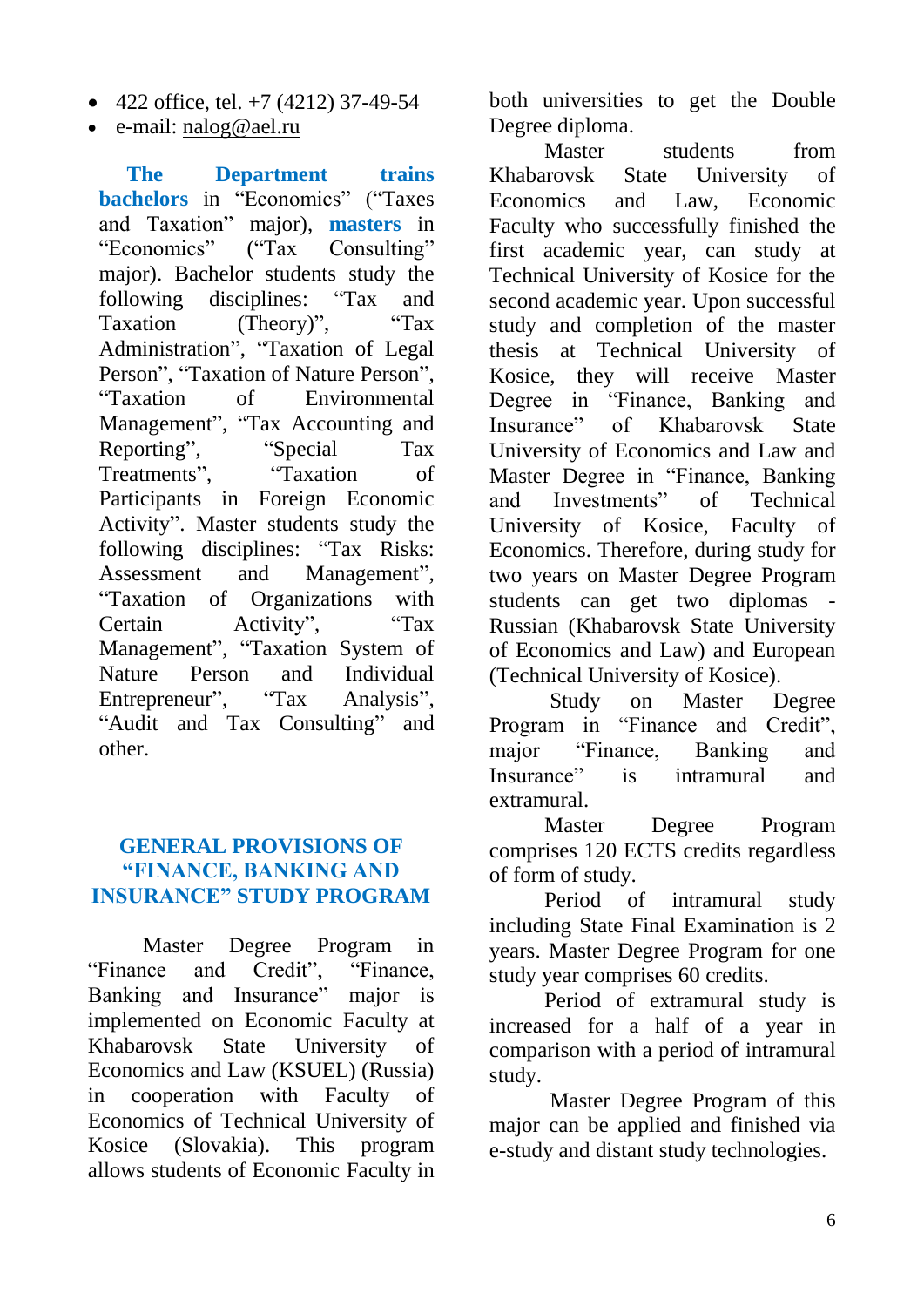# **CHARACTERISTICS OF PROFESSIONAL ACTIVITY OF PROGRAM GRADUATE STUDENTS AND REQUIREMENTS TO COMPLETION OF THE MASTER DEGREE PROGRAM**

**Field of professional activity** of the Master Degree Program graduate students in "Finance and Credit", "Finance, Banking and Insurance" major includes:

**-** financial and cash flow management, financial control in business organizations (including finance and credit, non-commercial organizations), public authorities and local government, nongovernmental and public organizations;

researches of financial, monetary, credit markets in academic and departmental research institutions, non-public research foundations and organizations, consulting and investment companies;

- teaching activities in educational organizations of higher education, supplementary vocational education, professional educational organizations.

**Objects of professional activity** of Master Degree Program graduate students in "Finance and Credit", "Finance, Banking and Insurance" major are:

- financial and monetary and credit relations;

monetary, financial and informational flows;

- national and world financial systems;

- finances of business entity.

Master Degree Program graduate students prepare for different types of **professional activity:**

- analytic;
- project-economic;
- organization-managerial;
- consulting;
- scientific-research;
- pedagogical.

Completion of the program is arranged by different modes of study covered by the program: lectures, practical (seminars), individual work, undergraduate thesis and master's thesis, different kinds of practical training.

Control of acquiring practical and theoretical skills by Master students is implemented in the following forms:

- verbal and writing answers to questions during credit and exam;

- discussions;

making a Power Point presentation with a report;

- completion of tasks;

- course paper defense, report of a Master's thesis practice.

Evaluation of Master students' knowledge is implementing on the base of module-rating evaluation system.

- excellent – 85-100 points;

- $-$  good  $-$  70-84 points;
- satisfactory 60-69 points;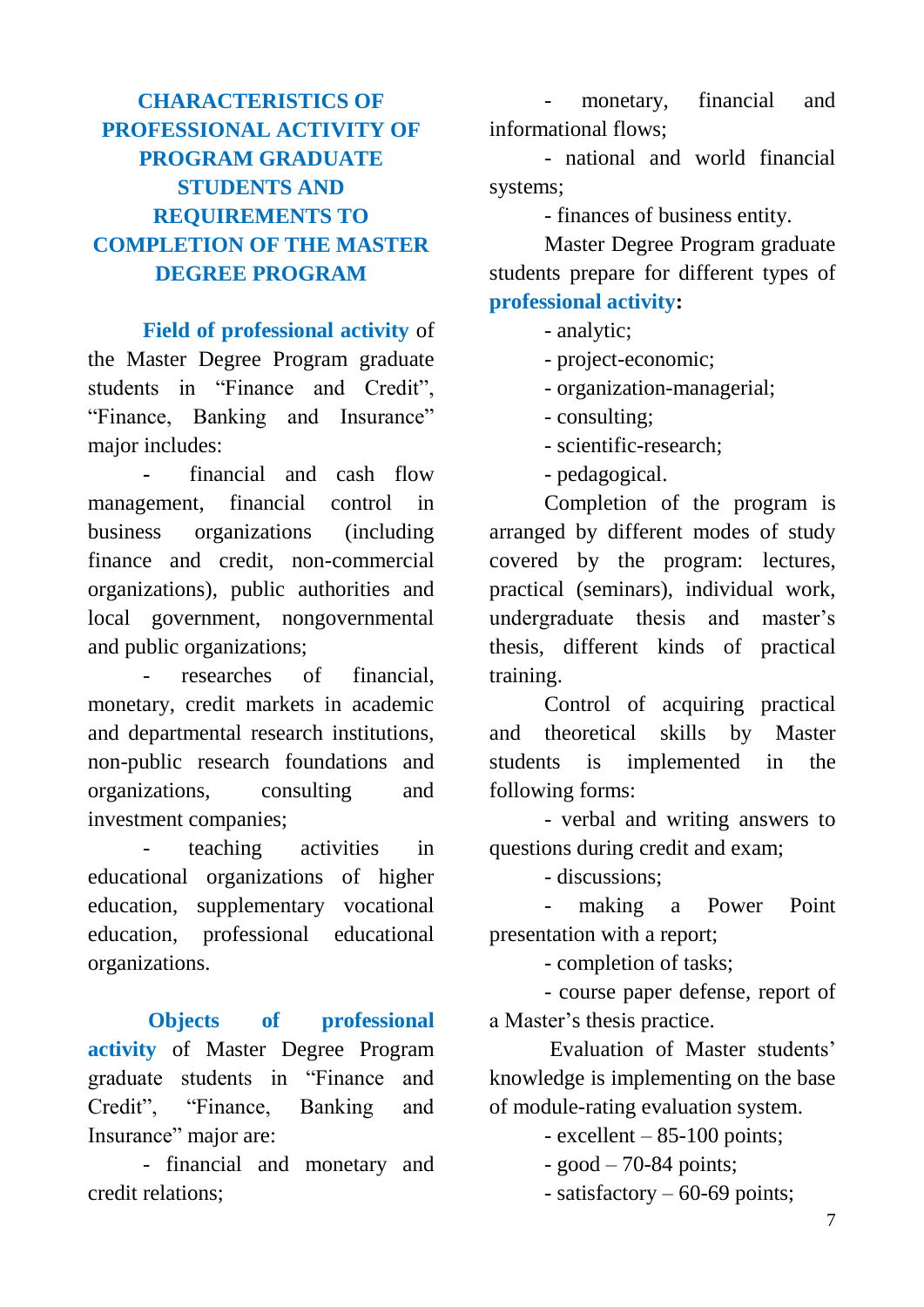- unsatisfactory – 0-59 points;

- passed  $-60-100$  points;

- failed – 0-59 points.

## **THE STRUCTURE OF MASTER DEGREE PROGRAM**

Master Degree Program consists of the following units:

**Unit 1 "Disciplines"**, which includes disciplines (modules) of the

basic part of the Program and disciplines (modules) of its variative part.

**Unit 2 "Practices, including academic research work (SR)"** of the Program's variative part (in total).

**Unit 3 "State Final Examination"** of the Program's basic part (in total).

| <b>Courses in KSUEL</b>                       | <b>ECTS</b>                |
|-----------------------------------------------|----------------------------|
| 1 <sup>st</sup> academic year                 | $60 (+8$ Elective courses) |
| <b>Core courses (compulsory)</b>              |                            |
| <b>Research Methodology</b>                   | 3                          |
| Econometrics                                  | 3                          |
| Microeconomics (advanced level)               | 3                          |
| Financial Markets, Finance and Credit         | $\overline{2}$             |
| Institutions                                  |                            |
| <b>Elective courses</b>                       |                            |
| <b>Taxation of Organizations of Financial</b> | $\overline{2}$             |
| Sector of Economy                             |                            |
| <b>Financial Derivatives</b>                  | $\overline{2}$             |
| <b>Tax Management</b>                         | $\overline{2}$             |
| Innovations in Insurance                      | $\overline{2}$             |
|                                               |                            |
| <b>Core (general professional) courses</b>    |                            |
| <b>Acute Financial Challenges</b>             | $\overline{2}$             |
| <b>Strategies and Modern Management</b>       | 3                          |
| Model in Monetary and Credit Relations        |                            |
| Financial Analysis (advanced level)           | 3                          |
| <b>Mathematical Support of Financial</b>      | $\overline{2}$             |
| Decisions                                     |                            |
| <b>Practical Placement</b>                    | 39                         |
| $2nd$ academic year                           | 60                         |
| <b>Core (general professional) courses</b>    |                            |
| <b>Variable courses</b>                       |                            |
| <b>Financial Decision Making</b>              | 6                          |

#### **Unit 1 "Disciplines":**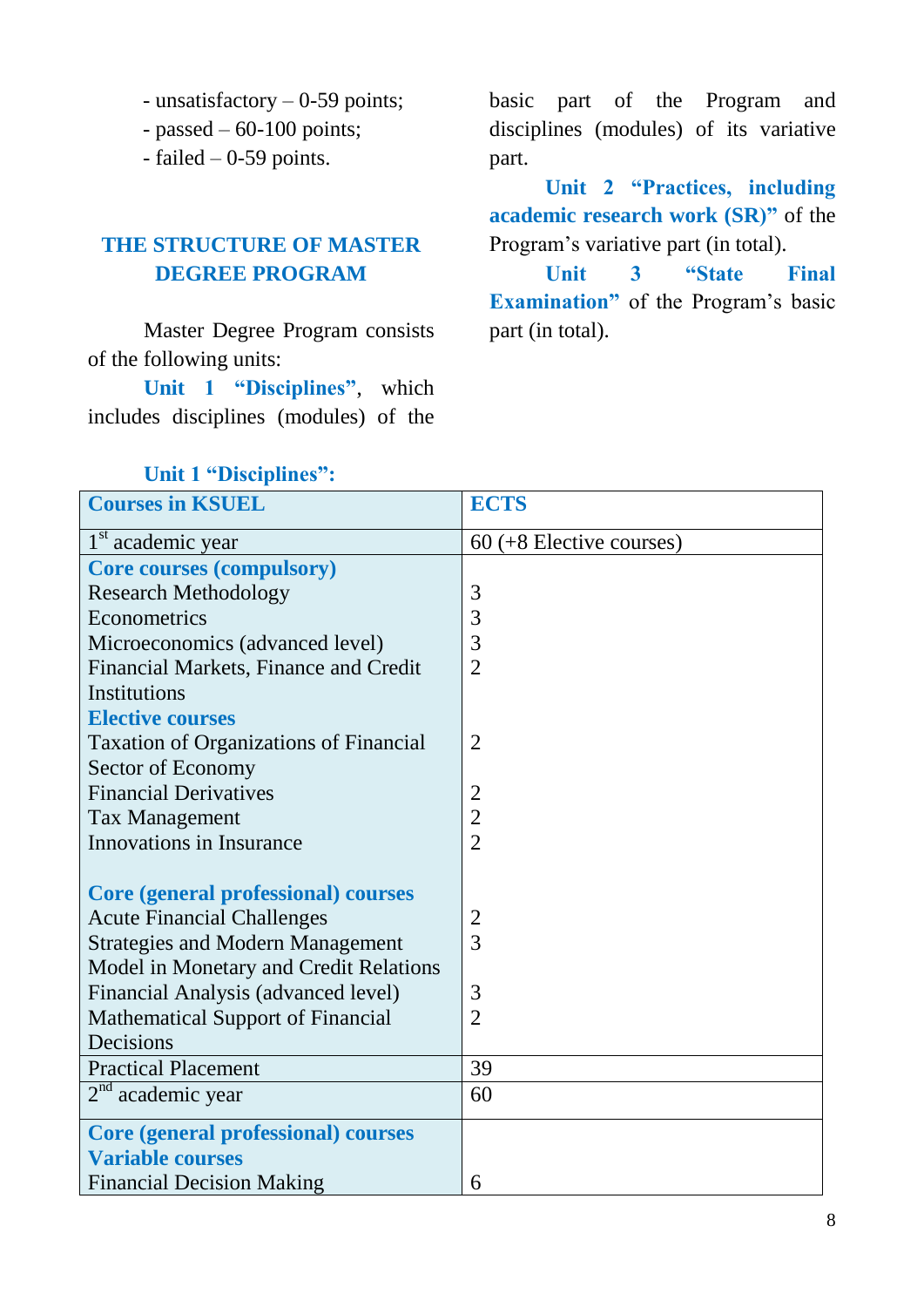| <b>Risk and Uncertainty in Finance</b>       | 6 |
|----------------------------------------------|---|
| Financial and Monetary Methods for           |   |
| <b>Economy Regulations</b>                   | 5 |
| <b>Banking Operations Management</b>         |   |
| <b>Financing Territorial Self-Government</b> | 6 |
| Units                                        | 6 |
| <b>Auditing and Fiscal Consultancy</b>       |   |
| <b>International Finance</b>                 |   |
| <b>Commercial Actuarial Science</b>          | 6 |
| <b>Practical Placement</b>                   | 3 |
| <b>Master Thesis</b>                         | 3 |
| Final Examination (8 weeks)                  | 9 |

# **1. Disciplines of the 1st academic year:**

 *1.1 Research Methodology* (3 ECTS, examination). The aim of the discipline is to deepen students' vision on the newest forms of west economic mind from Keynesianism's crisis of 1970s and monetarist counterrevolution. The course considers economic paradigms and theories, evolution of economic mind, new economic paradigm. A problem aspect of modern western theories, variety of positions and evaluation of "crisis" in economic science are representatively introduced. Final conclusion of modern economic theories' development in developed countries is given by the example of publications of M. Blaug and W. Baumol. Theoretic prerequisites, conceptual method of research in different fields of modern economic mind, their comparison and interrelation are analyzed. Systematicy is considered as criterion of scientific character. Practical direction and certain methodological aspects of economic science are examined. Methodology of applying open models and classifications in economic sciences, economic picture and theirs models, logical images are studied. The course introduces the peculiarities of scientific knowledge, common and special methods of scientific work to master's students. Special attention is paid to the methodology, its essence and functions, development of methodology, including change of scientific paradigms and competitiveness of research programs. During the discipline study Master Degree student should be able to prepare a research article, to develop a thesis and to write a master's thesis.

 *1.2 Microeconomics (advanced level)* (3 ECTS, examination). The aim of the discipline is to increase and deepen students' knowledge on microeconomics problems, such as consumer's preference and functions of individual demands, consumer's behavior as a subject of an offer on production factors market, production functions and production outlays,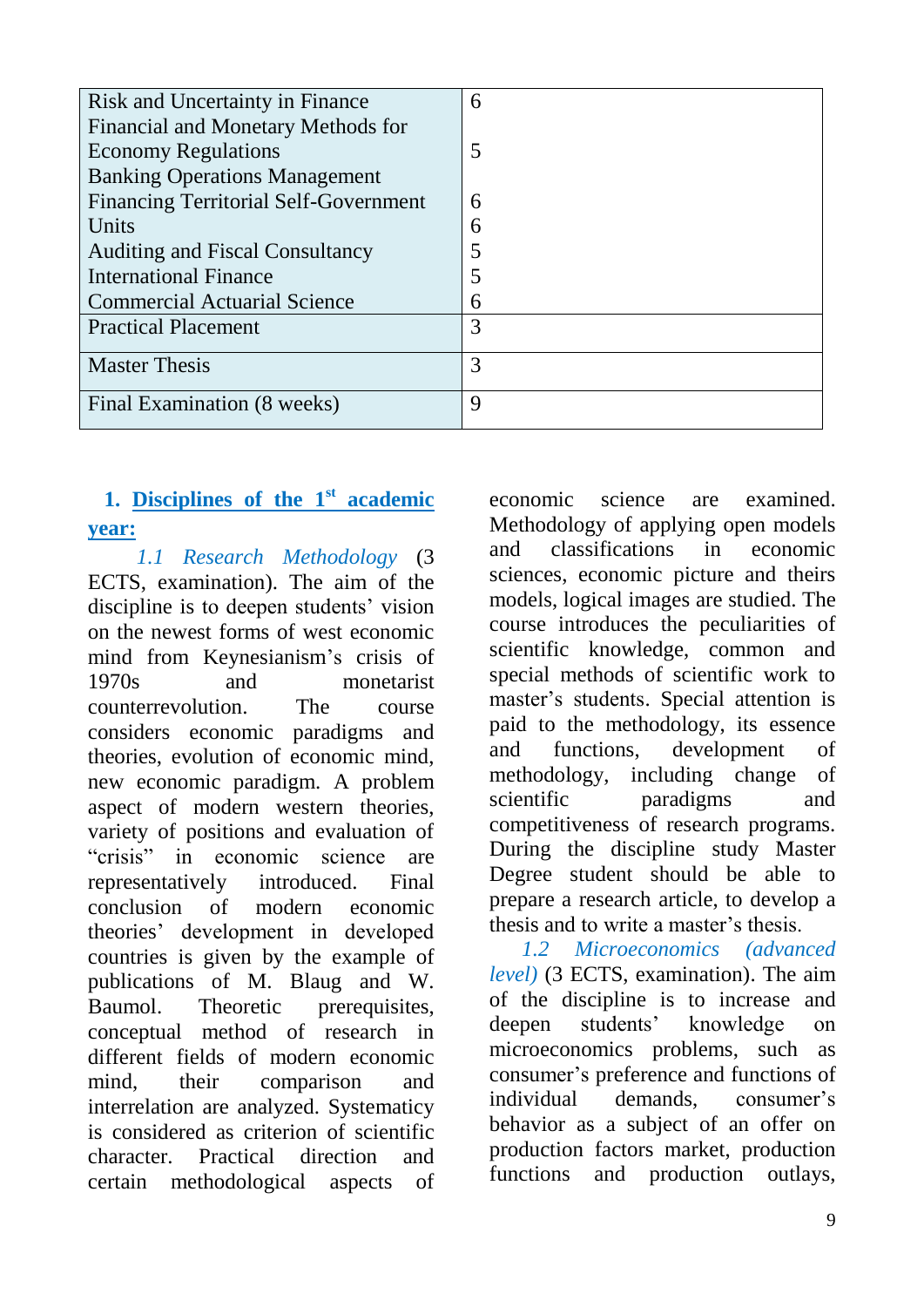competitive equilibrium on individual market and efficiency. Overall balance and efficiency, oligopoly and strategic behavior of firms are examined. New items such as behaviors in games theory, information asymmetry are also considered. Upon completion of the course a student should know microeconomic basis of building the studying models, aims and main prerequirements of behavior of economic agents in them, economic substance and practical application of models' conclusions; economic evaluation, preposition and mathematical proof of the most important models' conditions. Master Degree student should also use methods of modern economic science in own professional activity.

 *1.3 Econometrics* (3 ECTS, credit). The aim of the discipline is to build the knowledge and skills of econometric analysis as well as the ability to apply them in economic functions' research of students. Objectives of the course are: development of methods for econometric analysis of statistic data; development of methods for building of appropriate statistic data models, which have corresponding economic interpretation; development of methods for statistic analysis of stationary and nonstationary time series; mastering the skills of applying package of software program for econometric analysis of statistic data. Upon completion of the course a student should be able: to evaluate communication of economic index using statistic methods, to interpret received results according to communication evaluation in the context of economic essence of phenomenon; to build econometric models using procedures of regress

analysis and analysis of time series; to evaluate quality of developed econometric models in a context of their sufficiency to actual data; to apply econometric models in economic management. To be able to use: main definitions of differential and integral calculus, operations on vectors and matrices, calculation of own numbers and own vectors of matrices, basis of economic statistics, main definitions and facts related to discrete and continuous random quantities, building of confidence intervals and checking of hypothesizes.

*1.4 Mathematical Support of Financial Decisions* (2 ECTS, credit). The aim of the discipline is to introduce common issues of Financial Mathematics to Master Degree students. Questions related to schemes of growth and discounting of capital, and appropriate mathematic tools are considered. Common definitions of credit calculation are given. Models of economic behavior of market's participants are considered. Objectives of the course are: studying the special terminology in the field of financial mathematics; studying the tools and methods of financial mathematics; introducing the issues of financial mathematics, applying in professional activity; introducing materials of scientific periodical publications in a field of financial economic accounting in professional activity to master degree students; introducing the models of economic behavior of market's participants; studying the basis of organizing science-applied activity and designing scientific works of master degree students in a field of financial economic analysis. Mastering the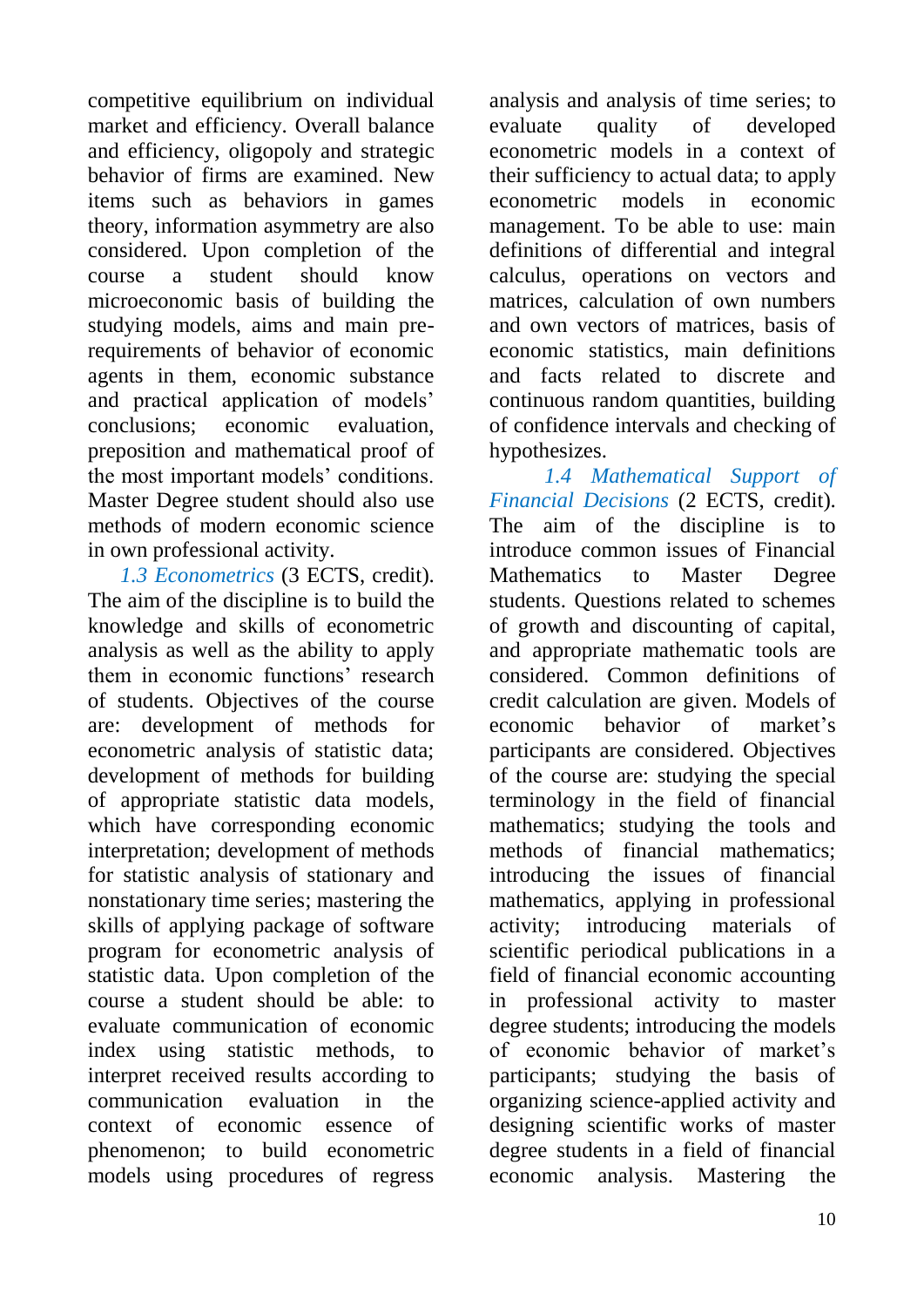course will allow to apply the received knowledge and skills while studying more profound disciplines in a field of quantitative description of difficult financial economic processes. Upon completion of the course a student should be able: to calculate indexes of financial economic operations in schemes of simple, compound and continuous percentage; to find modern value of discrete and continuous flows of cash; to find periods of recoupment of investment projects; to find internal revenue rate of a project; to find accumulated present worth with stated percent and interest rates in schemes of simple, compound and continuous percentage; to make calculations connected with using the nominal and effective interest rate. Master degree student should know: tools of interest rates' theory; analysis methods of financial flows; criterion of relevance of goods and money.

 *1.5 Acute Financial Challenges* (2 ECTS, credit). The aim of the discipline is to form master degree students' skills about basis of state financial system, consistency and tendency of its development. Objectives of the course are: studying the theoretical basis of working of state financial system; validation of position and role of state and municipal finance, finance of economic operators in government financial system; research of present troubles in development of government financial system and negotiations. Upon completion of the course a student should know: essence, mechanism of functioning and present troubles in development of government financial system; acute challenges in a field of finance management and ways

of solutions; application of financial government policy and present issues of government financial regulation of economic and social processes on macro level; main results of recent research in a field of development of government financial system, published in leading professional magazines. To be able to: analyze financial processes in a country, give an objective assessment to them, find ways of decision optimization in a field of financial management; generate forecast for development of certain financial processes on micro and micro levels, know the methodic and methodology of scientific research in a financial sphere.

 *1.6 Financial Markets, Finance and Credit Institutions* (2 ECTS, credit). The aim of the discipline is to form of master degree students' theoretical knowledge and skills in a sphere of science and practice of functioning of stock market; acquire the practical skills in effective financial decision making and analysis of their results on paper market. Objectives of the course are: studying the essence and main types of securities, method of securities issue and securities business in different fields; introduction to stock market of Russia and other countries as the key element of monetary system; studying main kinds of operations, performing with securities and their documentation; studying the organizing and financial mechanism of activity of stock market and order of buy/sell corporate and government securities; studying the peculiarities of financial institutions' activity and professional securities trader. Upon completion of the course a student should know: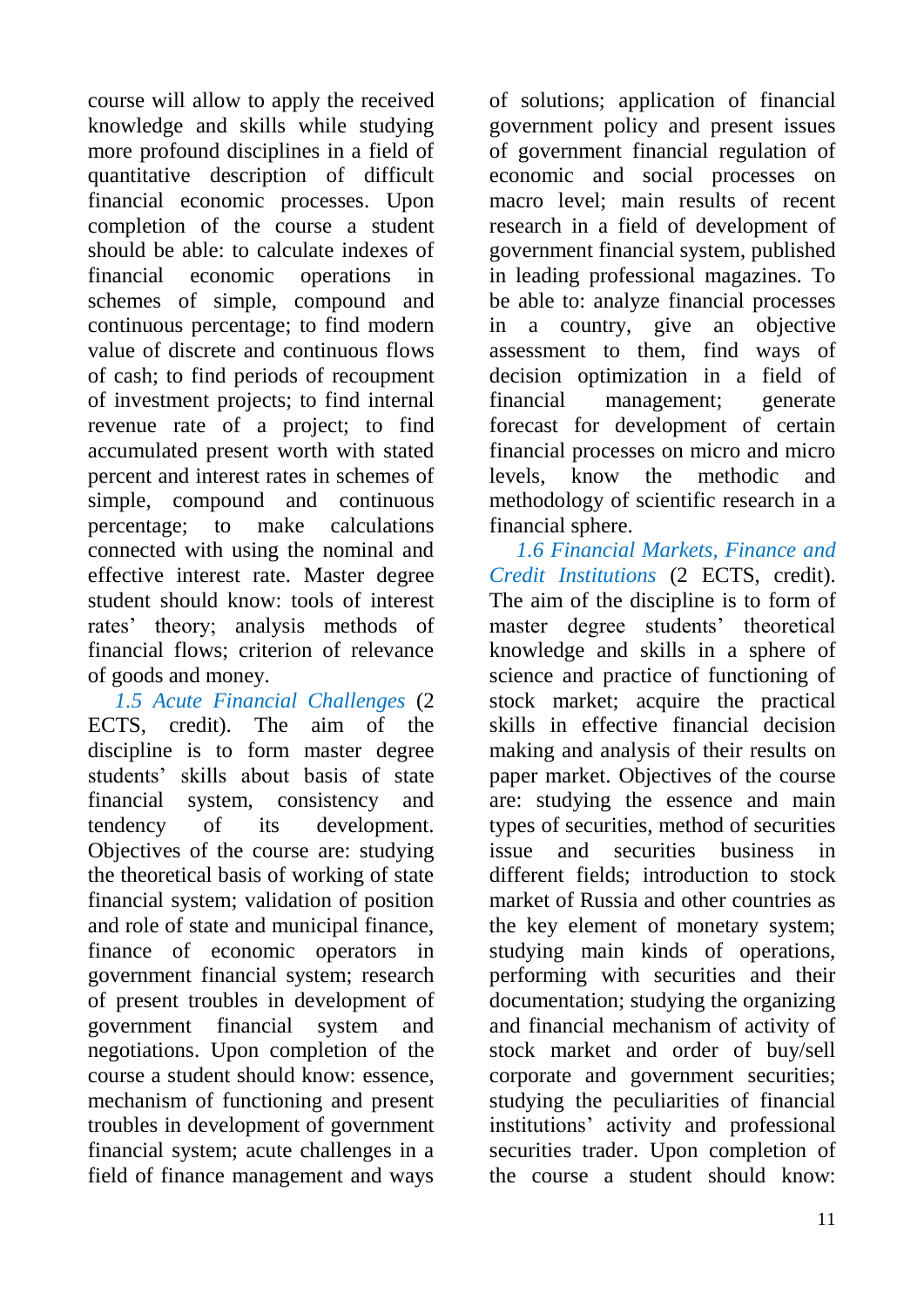essence, content and functions of financial markets, their place in system of finance; organizing the work of financial institutions; special aspects of professional activities on stock, foreign currency and monetary markets; basis of government control of activities on financial markets; financial instruments; economic content of key concept of the course. Know how to use knowledge for making investment decisions; to formulate possibilities and tendency of financial markets' development; to provide independent investment analysis and to make investment decisions; to manage financial risks according to created portfolios; to estimate organizations activity on financial market. Know system introduction and tendency of Russian and international financial markets development; skills of financial analysis on financial markets.

 *1.7 Financial Derivatives* (2 ECTS, credit). The aim of the discipline is to master the basis of theory and practice of markets of financial derivatives; form the Master Degree students' theoretical knowledge and skills in a field of science and work practice with financial derivatives. Objectives of the course are: to find out economic essence of financial derivatives, to examine special aspects of certain types of financial derivatives, possibilities of applying in business practices of economic entity; to consider markets structure of stock and OTC derivatives, transactions carried out by participants of these markets; to introduce a basis of financial derivatives trade, methods of assessment of its value, technology of operations with financial derivatives; to

study newest finance and economics theories, methods and models of determination of prices and participants behavior approved by markets of financial derivatives. Upon completion of the course a student should know: newest theories of financial derivatives markers, methods for research these markets, modern models of pricing, schemes of technology and strategies of participants' behavior of these markets; to have system overview of terms and development directions of the Russian and international stock and OTC markets of financial derivatives; to know common types of financial derivatives, their potential of participants' actions, including risks on stock and OTC markets; to be able to gather, to systemize and to analyze information on the markets of financial derivatives by themselves; to know main principles of Russian legislation, regulating markets of financial derivatives. Be able to use gained lessons for making investment decisions; to formulate prospects and tendency of development of financial derivatives markets; to carry out individual investment analyze and to take investment decisions; to manage financial risks according to created portfolios of financial derivatives; to estimate activity of organizations, conducted on the market of financial derivatives; to have a system overview about structure and tendency of development of Russian and international markets of financial derivatives; skills of analyzing processes on the markets of financial derivatives.

 *1.8 Financial Analysis* (advanced level) (3 ECTS, examination). The aim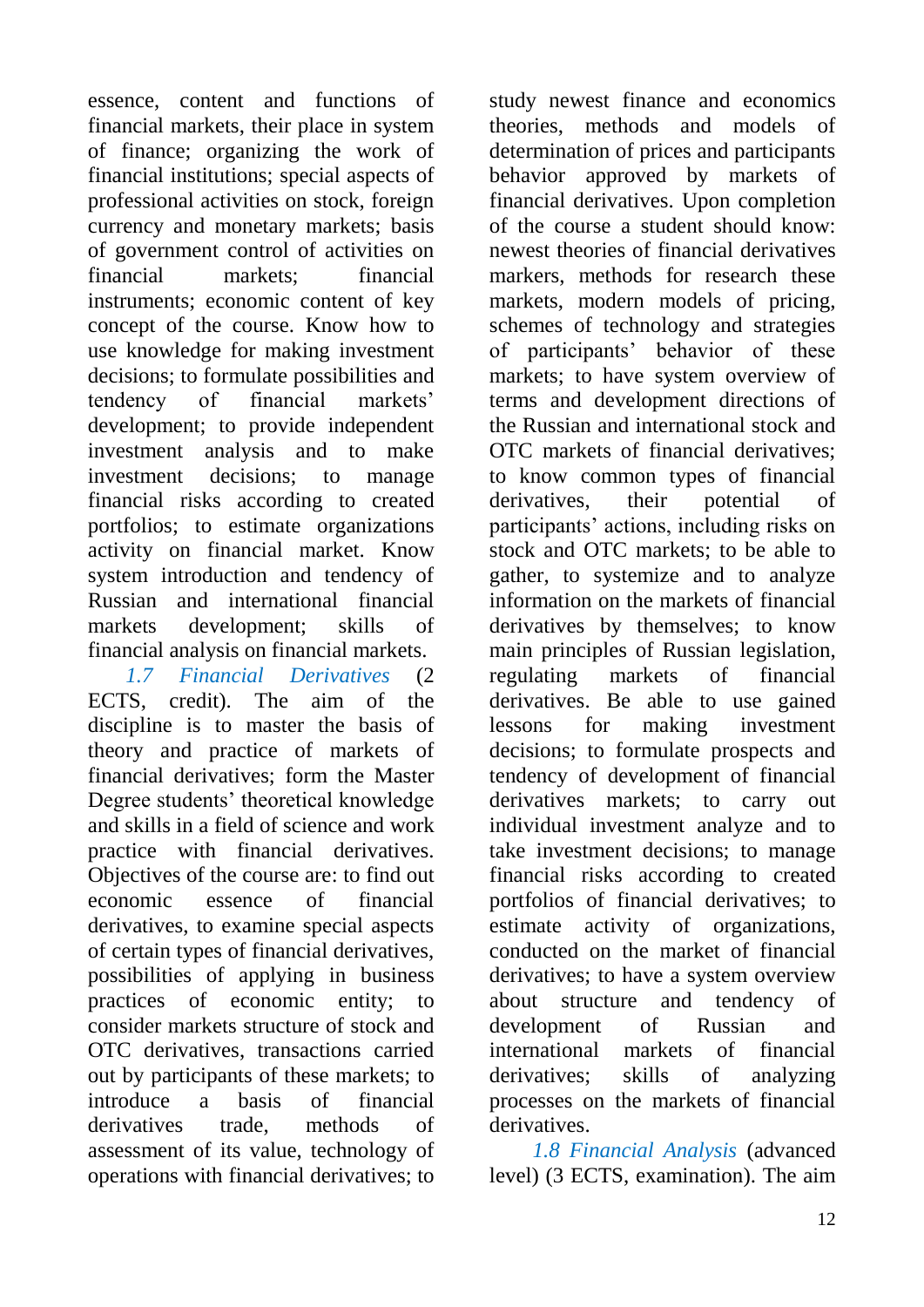of the discipline is to acquire the knowledge in applying methods of financial analysis for taking reasoned management solutions during making financial transactions both on a short and a long-term basis; form the Master Degree students' integral and system understanding of actual problems of management solutions under the reasonable choice according to financial analysis in source of funding organizations' activity for different forms of legal entity's incorporation. Objectives of the course are: formation of integral overview about financial analysis as management tool of an enterprise activity; enhanced study of financial analysis' methods which forming capability of perceptual unity, interpretations and valuation of key aspects in analyzing financial condition of economic entities in conjunction with reasonable financing strategy and monitoring it's planned implementation; acquisition of skill in a field of analysis and common directions in activity of different legal organizational forms' organizations; inoculation of skills of using technique in financial analysis in a field of company's management for the purpose of raising its efficiency. Upon completion of the course a student should know: theoretical basis of financial analysis, its content, aims and main functions: methods and techniques applied in financial analysis; practice of using methods for maintenance of financial statement' analysis for objective assessment of the running financial standing of a company. To be able to apply methods and tools of financial analysis; to apply mechanism of analysis, evaluation and

management in activity of different form of legal entity's incorporation's organizations; to gather necessary statistical material for analyzing main directions of enterprises activity; to use methodic of financial analysis for evaluating financial condition, credibility, investment attractiveness of business; to apply models of recovery of solvency, financial stability and financial restructuring of business; to hold methods and methodic in activity of different form of legal entity's incorporation's organizations, also development index of main directions of business.

 *1.9 Strategies and Modern Management Model in Monetary and Credit Relations* (3 ECTS, examination). The aim of the discipline is to acquire the background knowledge in monetary and credit and building of modern models and tools of management of finance and credit sphere, acquire the knowledge and skills, necessary for analytic and research activity in finance and banking. Objectives of the course are: studying the modern mechanism of monetary and credit; acquisition of practical skills in monetary regulation; considering methods of analysis and management of finance and banking risks. Upon completion of the course a student should know the basis of finance and banking legislation and law and regulations of Ministry of Finance and Bank of Russia; main theories and school of monetary and credit relations and trends of national monetary policy; mechanism of building institutional organizations in monetary system. Be able to estimate and undertake an analysis of financial condition of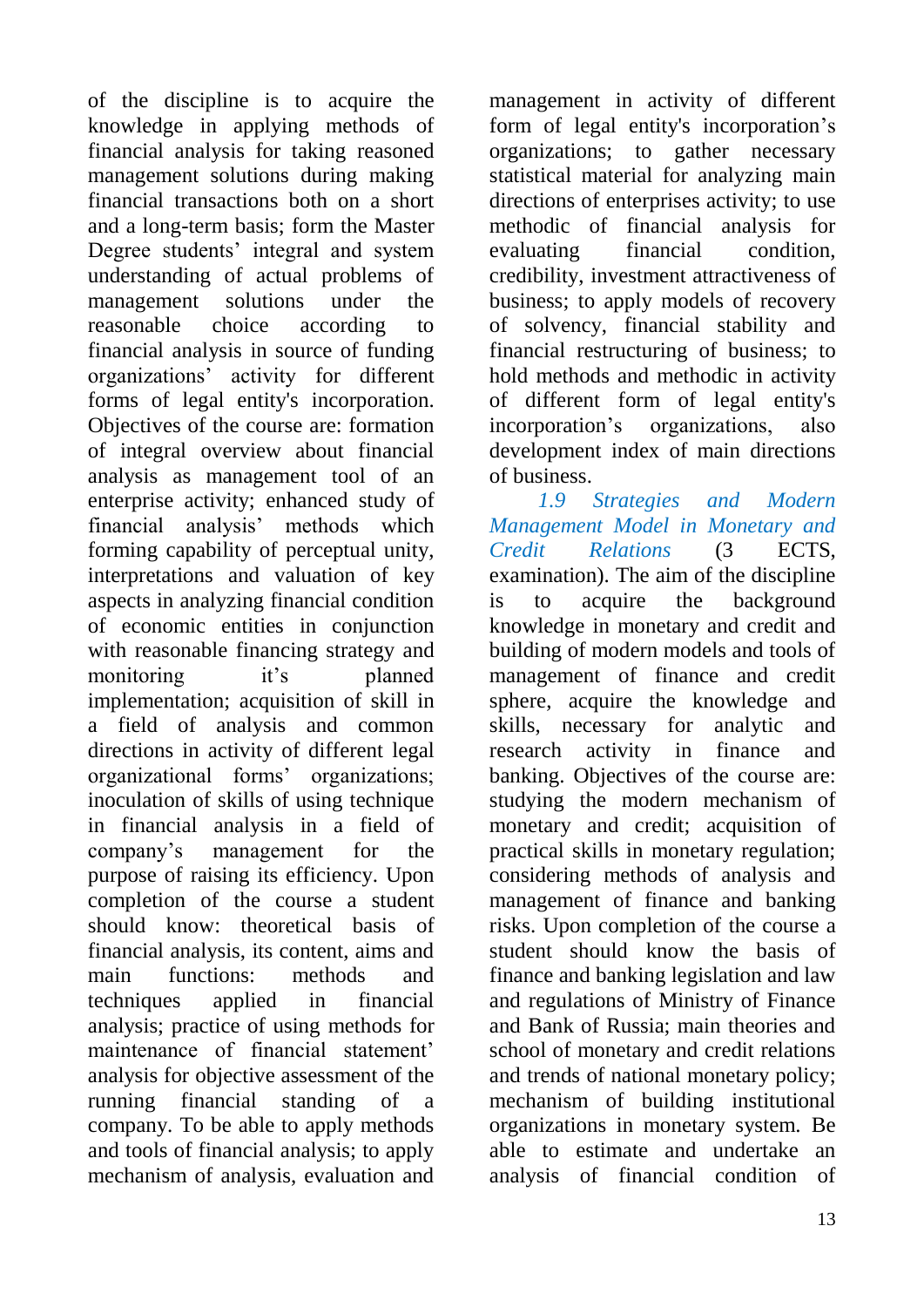monetary and financial institutions, managing risks in financial and monetary institutions; to apply modern methods of business process modeling in institutes of money-and-credit system; to master the methodic of programming the academic research and methodic of its conduction; skills in a field of strategic financial and banking management; skills of making strategic decisions in a part of management of finance and banking risks.

 *1.10 Tax Management* (2 ECTS, credit). The aim of the discipline is to form students' vision about theoretic and practical aspects of tax administration as on the level of state, as on the level of economic entities, to inoculate the skills in using gained knowledge in practical activity. Objectives of the course are: to acquire the conceptual construct in a field of tax management; to examine evolution of developing theoretic aspects of tax management, polemical character of a subject tax management on the basis of writings' research of the leading homeland economists; formation of base complex skills about basis of state tax management; formation of base complex skills about basis of corporate tax management; studying tools of taxation policy and government in a field of tax management; studying forms of state tax policy and priority of its development in Russia; forming base knowledge of tax risks and special aspects of theirs managing; development of theoretical models on content of elements of corporate tax management; forming the base skills on tax optimization; studying methodology, methodic and practice of

optimization of taxes and dues. Upon completion of the course a student should know principles of forming state tax system and its managing; regulatory framework of tax administration in the Russian Federation; content and elements of state tax management; content and elements of corporate tax management; terms of using tools of state tax management; terms of using tools of corporate tax management; problems and prospects of development in state and corporate tax management. To be able to use terminology correctly in a field of tax policy; to define elements of tax management and tools of tax administration; to define possibility of appearance of tax risks in tax administration; calculating taxation burden at the domestic level and at the level of economic entity; to use models and methods of tax efficiency within the frame of corporate tax management; reasoned espouse a view, basing on theoretical learning in a field of tax and taxation, on strict observance of taxes and fees legislation, considering tendency for improvement of tax system of the Russian Federation; to use gained theoretical knowledge in a practical activity.

 *1.11 Taxation of Organizations of Financial Sector of Economy* (2 ECTS, credit). The aim of the discipline is to consider the transaction types of different directions in financial sector of economy, taxation, including the method of incomes and outcomes, indicating specificity of activity, specificity of organizing tax accounting of individual operations. Objectives of the course are: analysis of normative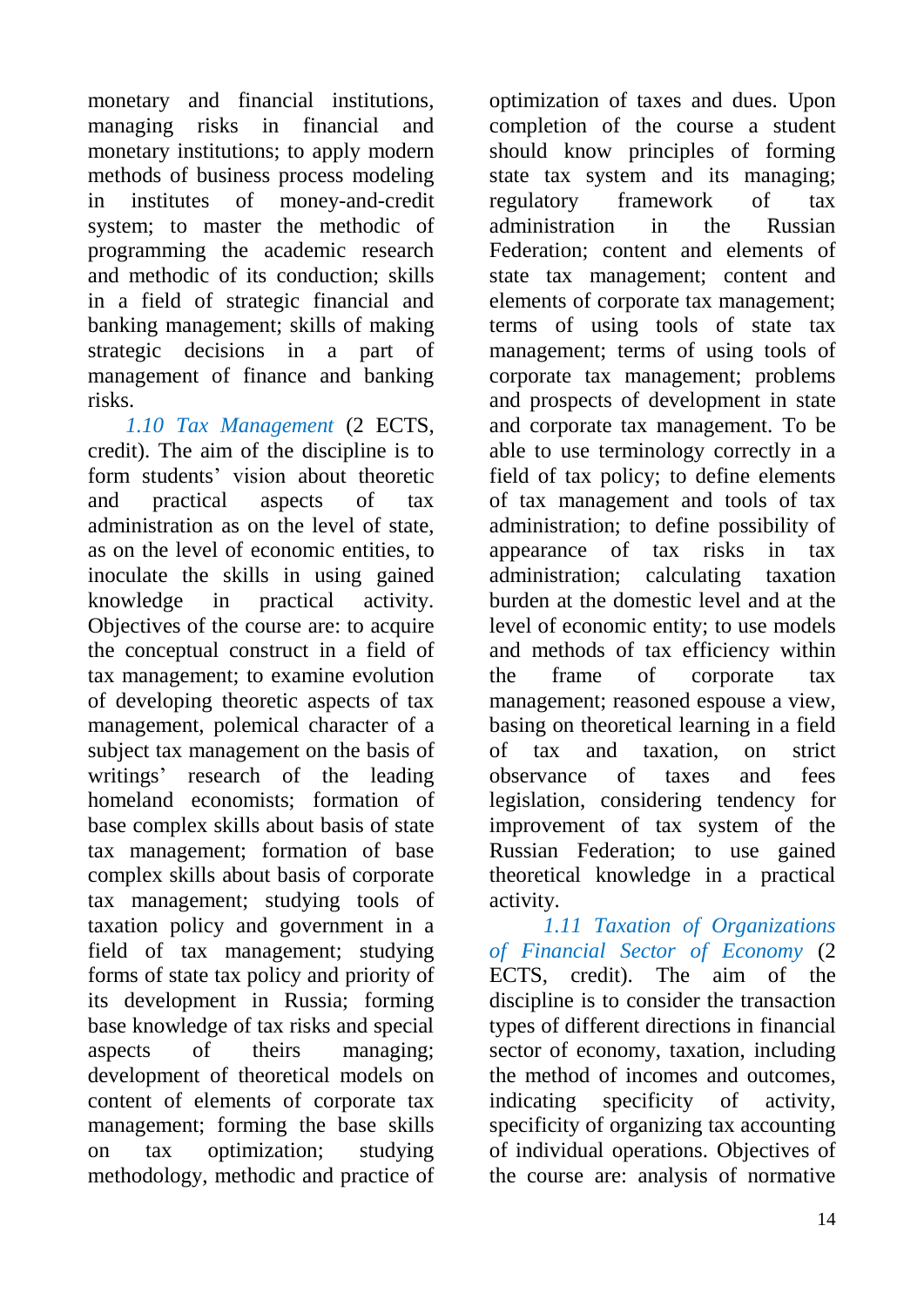base, considering specificity of taxation entity in certain directions of financial sector's activity; study of methodic aspects of accounting policy for the purpose of taxation of certain taxes; study of interrelation of key figure in economic status of branches and indicators, characterizing tax burden, tax reward in a branch; conducting comparative analysis of indicators, characterizing average tax level in a branch in Russia. Upon completion of the course a student should know modern tendency of economic development of certain directions of activity of economy's financial sector; particularities of taxation in certain direction of activity of economy's financial sector: tax types, which are paid in certain directions of activity of economy's financial sector; main indicators, characterizing tax reward of a branch, sources of receiving the data, methods of database creation, definition of their completeness and quality; variants of tax optimization within certain directions of activity of economy's financial sector considering formation of more effective tax policy for economic entities. To be able to solve problems of taxation in certain directions of activity of economy's financial sector, correctly apply the fiscal legislation, to prepare projects of regulatory legal acts concerning benefits and preferences of taxes; to conduct an analysis of tax burden with respect to incomings, outgoings and other indicators; to process empirical and experimental data, to systemize and summarize information, to prepare offers of developing taxation in certain branch of activity; to use analytical knowledge in valuating modern social economic processes influencing on taxation, to possess tax culture, theoretic basis of tax consulting; methods of legal tax optimization, electronic document management, technique of advisory and information analytics activity.

 *1.12 Innovations in Insurance* (2 ECTS, credit).The aim of the discipline is to form masters' entire knowledge system about innovations and mechanism of its controlling, to teach them to estimate efficiency of implementation and usage of innovations economically correct, to enlarge scope of creative thinking so necessary for a present manager. Objectives of the course are: studying the definition and meaning of innovation process; considering possible innovation strategies of insurance company; forming skills of development and making of management solutions for insurance companies during crisis; acquirement of methods in innovations management in insurance. Upon completion of the course a student should know theory of innovation management of insurance company; modern innovation technology; research methodology in system of innovation and anti-crisis management of insurance company; evaluation system of economical efficiency of innovation activity in insurance company; to know how to use innovation technologies in insurance company's activity; to evaluate efficiency of insurer's innovation activity; to develop innovation strategy and business plan of insurance company; to master the methodology and methods of scientific researches; skills of individual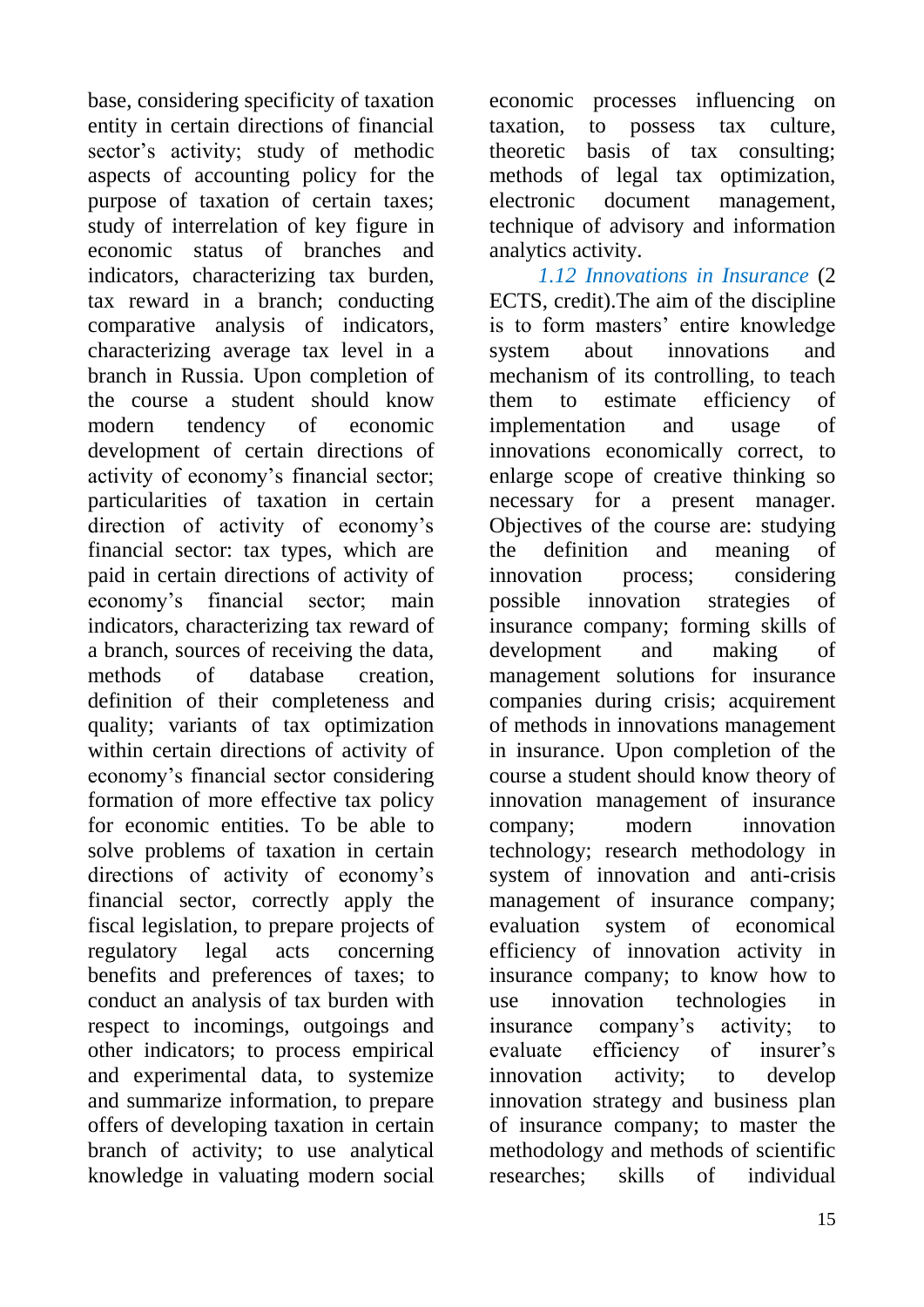scientific and research work; skills of quantitative and qualitative analysis of internal and external environment of insurance company; ways of organization of insurer's innovation activity.

### **2. Disciplines of the 2nd academic year:**

 *2.1 Financial and Monetary Methods for Economy Regulations* (5 ECTS, examination). The aim of the discipline is to initiate students into traditional and modern methods of fiscal and monetary regulation of economy. Objectives of the course are: to consider conceptions of macroeconomic equilibrium in the context of regulatory control on the economy of the state; to study theoretic models and transmission mechanism of financial and monetary methods for economy regulations; acquaint with experience of different countries with regard to applying finance and monetary methods for economy regulations. Upon completion of the course a student should know theories of regulatory economics; modern conceptions of government regulation of economy by finance and monetary methods; main models of macroeconomic equilibrium under conditions of open and closed economy; modern tendencies in a sphere of regulation of economy by finance and monetary methods; know how to summarize and to take stock on the results of recent research of national and foreign economists, published in leading professional journals on problems of finance and monetary methods for economy regulations; to estimate consequences and efficiency of applying certain

methods of regulation in Russian economy and in practice of foreign countries; to analyze and to apply different sources of information for choosing concrete methods of regulation of economy; to prove relevance, theoretical and practical significance of the chosen theme of scientific research, to provide the results of undertaken research as an article or report to a scientific community; to orient in current achievement of financial science, to find out ways of its applying to a concrete economic situation; to master the methodic of making up a program of scientific research and methodology of its conduction; skills for preparation of analytical materials for evaluating activities in a field of economy regulation; skills of strategic decision making in applying methods of economy regulation.

*2.2 Banking Operations Management* (6 ECTS, examination, course paper). The aim of the discipline is to study theoretical thesis of Banking Management and its specificity; to study methodic of conducting current banking operations; to open up organization and methodic basis of strategic planning in a bank. Objectives of the course are: to study content, specific and the main directions of banking management; to study structure of control and planning system in commercial banks; to review types of organizational structure of banks; to study mechanism of conducting banking operations and banking risks management. Upon completion of the course a student should know basis of banking law and laws and regulations for the Bank of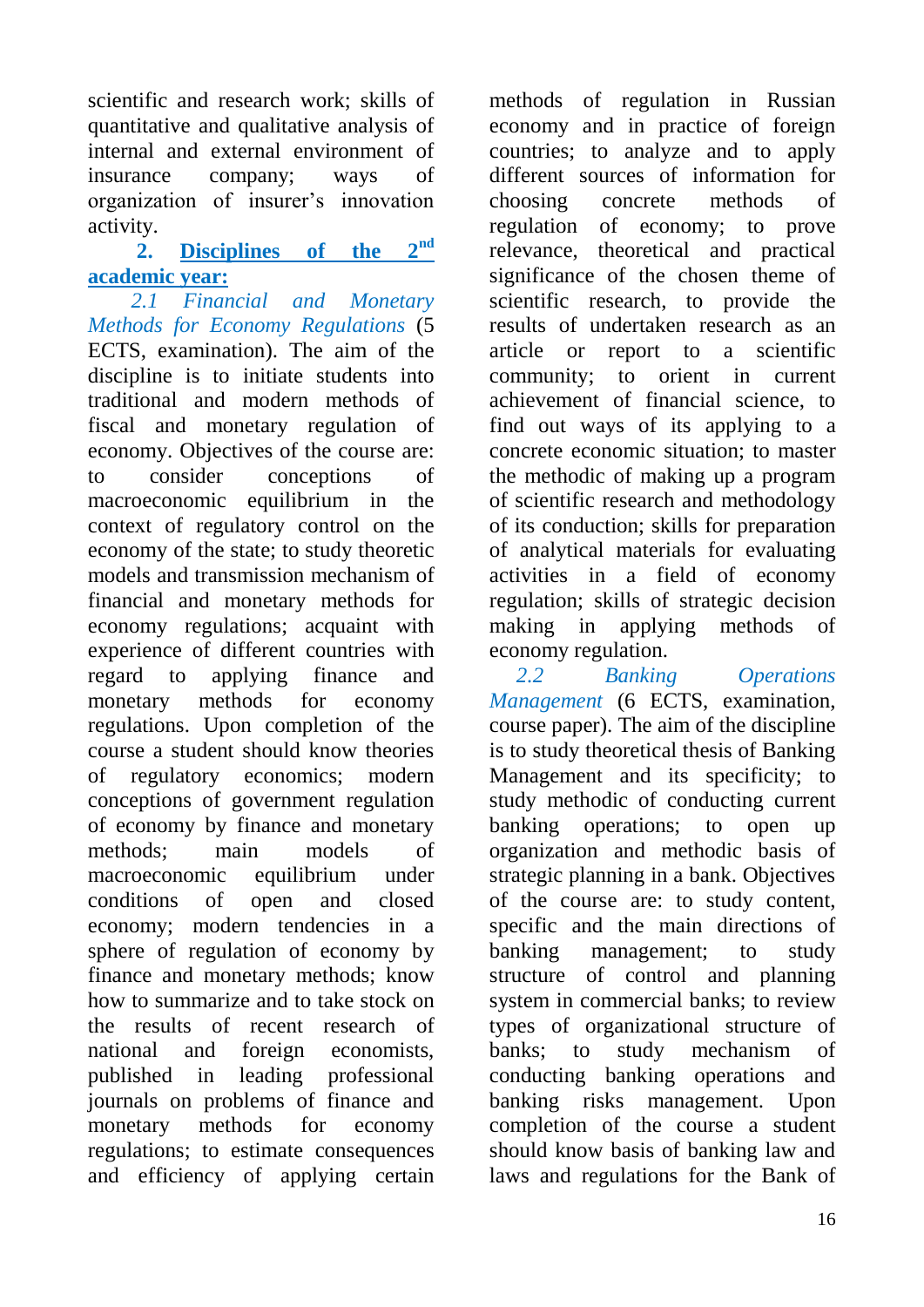Russia; content of major banking operations and present them in a bank balance; up-to-date requirements to systems of corporate management, internal control and risk management in a bank; to be able to give an estimation and to undertake an analysis of financial condition of banking institution; to manage banking risks in the context of certain banking operations; to plan bank activity on strategic, current and financial levels; to master the methodic of designing a program of scientific research and methodology of its conduction; skills in a field of strategic banking management and planning; skills of strategic decision making in bank risk management.

 *2.3 Auditing and Fiscal Consultancy* (5 ECTS, examination). The aim of the discipline is to form the theoretical model about organization and specific of pursuit of an activity in a field of tax consulting, also introducing common methods and ways in tax consulting work to students. Objectives of the course are: teaching the methodic and main practical skills of tax consulting, minimizing tax risks and tax payments efficiency of entities and persons; to master the technique of tax consultant work in taxes and dues with regard to chosen models; studying methods of judicial practice and practical using materials of judicial practice in tax consulting; to master the technique of studying specific situation and inoculating practical skills in developing and using solution algorithm for concrete problem situation and tasks in taxation, optimization and minimizing

expenditures by a tax consultant. Upon completion of the course a student should know law, economics, organization, methodology and information basis of tax consulting; theoretical principals and methodic of tax consulting; theoretic basis of decision making in tax consulting; to be able to apply gained theoretical skills in performing tasks which is setting by a client; successfully solve problems of taxation, applying taxes and fees legislation correctly; to analyze a take burden of income, expenses and other rates; to process empiric and experimental data, to systemize and integrate information, to prepare offers of improving taxation in concrete branch of activity; to apply analytical knowledge in estimating modern social and economic process, affecting on taxation; to find out problems and to solve tasks related to calculation and payment of taxes and dues by clients of tax consultants; to possess tax culture, theoretical basis of tax consulting.

 *2.4 Financial Decision Making* (6 ECTS, examination, course paper). The aim of the discipline is to form fundamental knowledge of students in modern technologies of financial decision making; studying skills in processing an information review and/or analysis report on modern technologies of financial decision making by student. Objectives of the course are: to deepen vision of kinds and types of financial decisions making by companies under current conditions; to teach conceptual approaches and concrete methods of financial decision making; to present common technologies of financial decision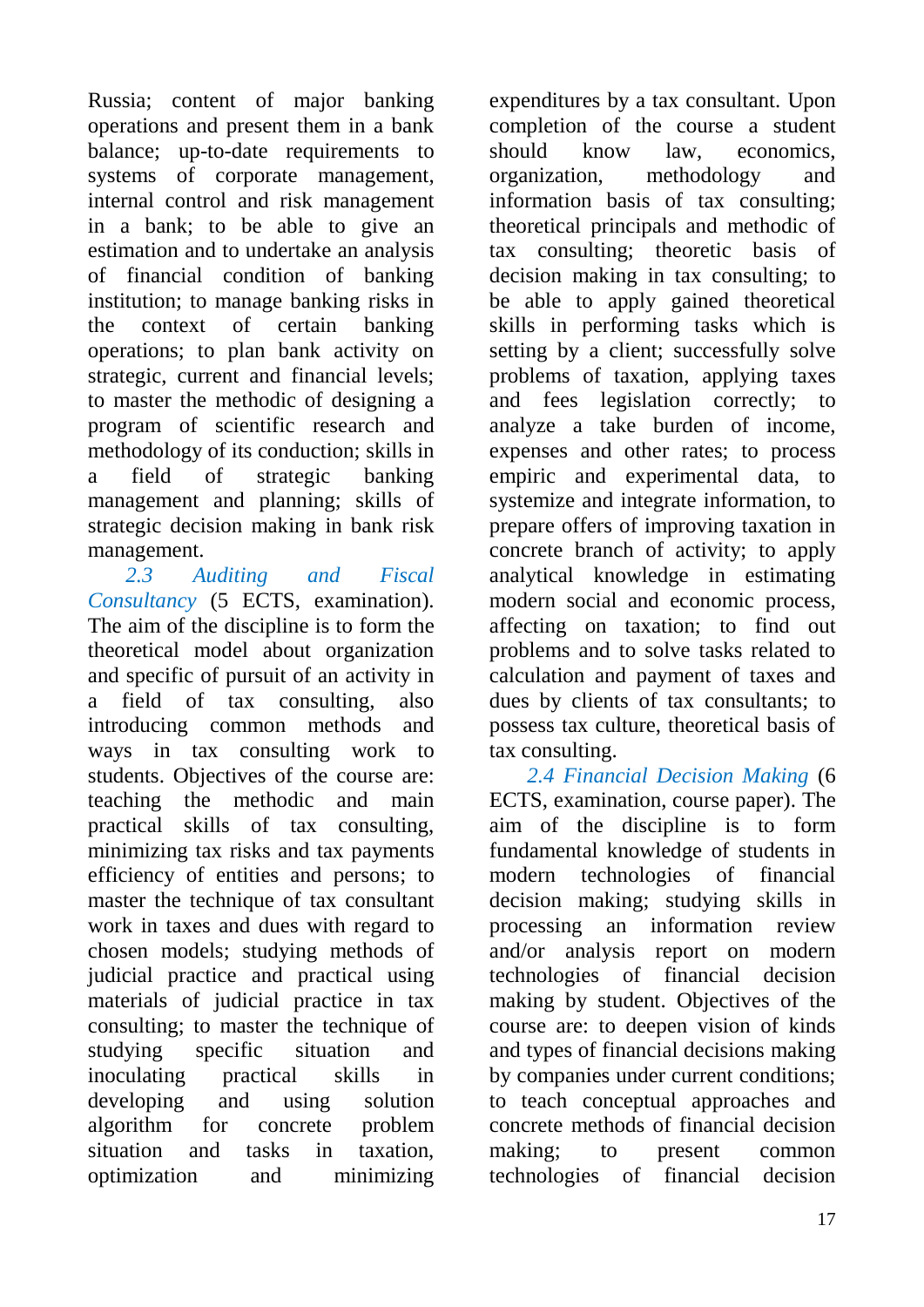making regards to creating business strategy; to form understanding of methods of financial decision making by the example of problems solving on a functional level of business. Upon completion of the course a student should know main laws and statutory instruments adjusting corporate (organizations) activity on financial markets, main methodic of calculating financial indicators, modern algorithms of financial decision making; to be able to find criteria for effective financial decision making, to make financial decisions and to take responsibility for them, to analyze and interpret financial information contained in report of enterprise of different types of ownership, organizations and to apply received information for financial decision making; to possess methods and techniques of financial indicators' analysis needed for financial decision making, modern methodic of preparation of analytical reports needed for financial decision making.

 *2.5 Risk and Uncertainty in Finance* (6 ECTS, examination, course paper). Risk is one of the most important definitions associated with any active human activity. In the meantime it is one of the most cloudy, multivalued and intricate definitions. These qualities of risk are serious barrier for its dimension or quantitative evaluation, which is also necessary in many cases for theory development and for practical application. Risks appearance is conditioned by objective and subjective factors. A high percentage of objective factors in defined by external environment of entrepreneurship. Risk is appropriate to entrepreneurship and is an integral part

of economic life. Thus awareness of a risk, factors affected on its relevance, methods of reducing its negative effect are a tool of necessity which is define efficiency of entrepreneurial activity. The aim of the discipline is to study the issues connected with classification, valuation and risks management conditioned by interaction between business entity and its economic environment. During study of the discipline there are tasks to introduce common types of risks, methods of decision making under conditions of whole and partial uncertainty, main risks measurer, methods of risk evaluation, strategy of risks management and models of forming optimal portfolio of entrepreneurial work to students. Upon completion of the course a student should know main types of risks; criteria of decision solving under conditions of total uncertainty; criteria of decision solving under conditions of incomplete uncertainty; main risks measurers; methods of entrepreneurial risks' evaluation; main strategies of risk management; main models of forming optimal portfolio of entrepreneurial work; to be able to make economic decisions under conditions of partial and total uncertainty; to estimate risks; to identify optimal strategy of risk management; to form optimal portfolio of entrepreneurial work; to have a notion of expected utility theory; models of measuring risk aversion; models of accounting an investor's attitude a risk; models of auction selling.

 *2.6 Commercial Actuarial Science* (6 ECTS, examination). The aim of the discipline is to form whole introduction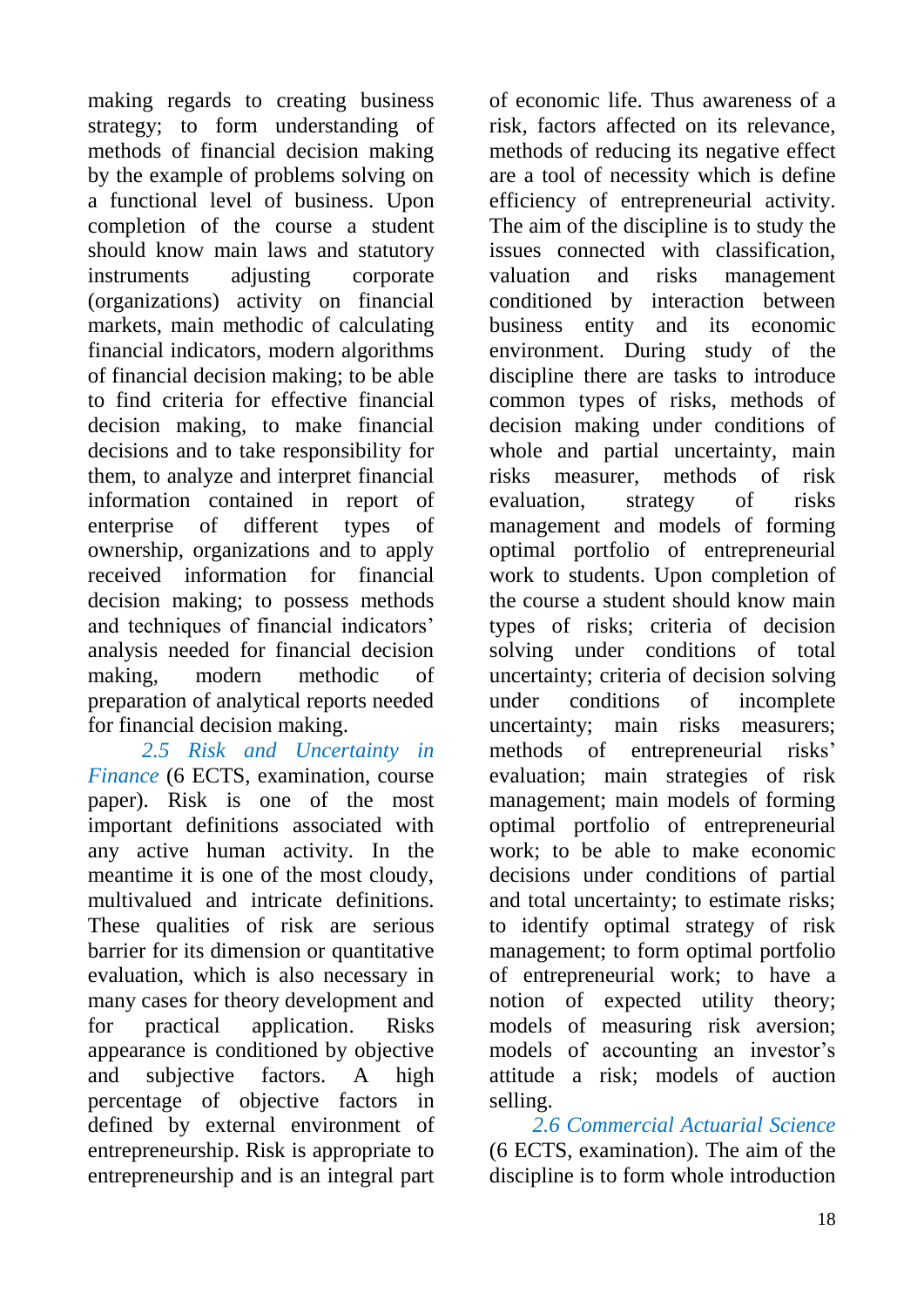about insurance essence and methods of actuarial expectation in insurance. Objectives of the course are: to study economic essence of insurance, basis definitions and terms also classification systems; to examine legal fundamentals of insurance relations; to study organizational aspects of carrying main kinds of insurance. In actuarial analysis: to study methodic of developing rates in risk types of insurance, including classical methodic and methodic №1, 2 of Russian Insurance Supervision Service. In life assurance: to view methodology principles of developing rates and rates for different types of life-insurance and pensions. Upon completion of the course a student should know theoretical basis of insurance; particularities of organization and carrying different types of insurance; terms reflecting specific of carrying insurance activity; insurance system of the Russian Federation; principles of carrying basis kinds of personal and property insurance; principles of price formation in insuring life and pensions; methodic of rate calculation in insuring life and pensions; kinds of life and pensions insurance; models of methodic I and II of Russian Insurance Supervision Service; to be able to assess risks in insurance; to calculate rate of insurance, define insurance payment and insurance benefit of all kinds of insurance by themselves; to compose an application for insurance; to form a claim report, documents for insuring; to lay down conditions of insurance agreement; to calculate rates of different kinds of life and pensions insurance; to calculate rates of mass risk kinds of insurance; to value

insurance rates in managing risks by insurants.

 *2.7 Financing Territorial Self-Government Units* (6 ECTS, examination). The aim of the discipline is to give the student knowledge about basis of functioning territorial selfgovernment units, their place and role in finance system, also basis of organization of territorial finance in the Russian Federation at the present stage. Objectives of the course are: definition of a place and a role of territorial finance in monetary system of a state; examining principles, methods, forms of regulating financial mechanism at the regional level, defining their particularities; studying particularities of organizing territorial finance in the RF; studying common problems of territorial finance development in the Russian Federation and ways of solving them. Upon completion of the course a student should know economic substance and application of territorial finance; particularities of organizing financing territorial selfgovernment units; principles of developing financial recourses of territorial self-government units and ways of increasing the effectiveness of their application; way of formation and implementation of a budget of a territorial entity of the RF and municipal entity, particularities of organization and realization of budget process at state and municipal level; order and direction of engagement territorial entities of the RF and municipal entities with public authorities of the RF concerning organization and regulation issues of financial relations; to be able to find out particularities of organizing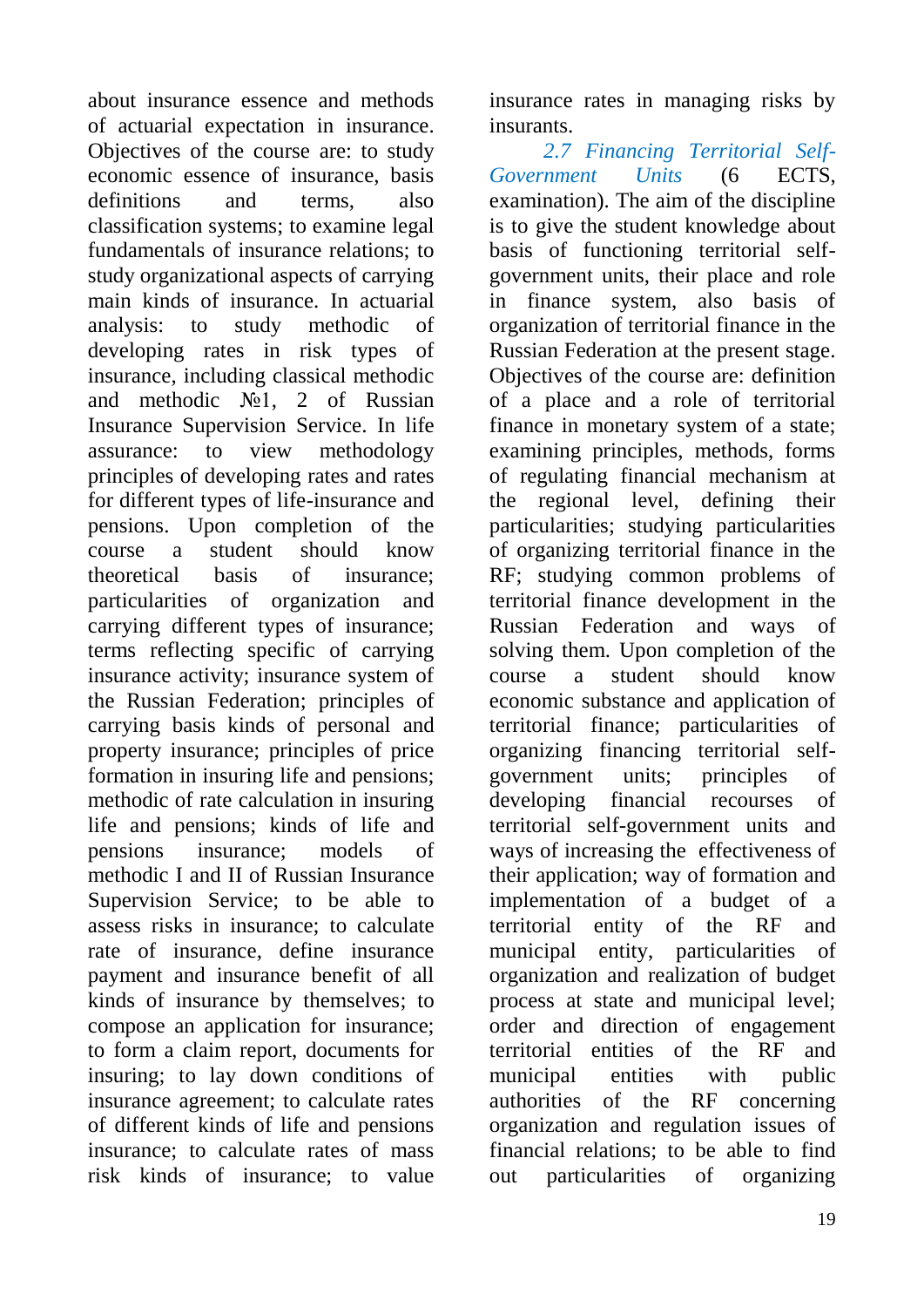territorial self-government units; to find out key problems of managing territory finance and practical methods of solution; to possess an analysis of legal, theoretical and statistical material, illustrating conditions of territorial self-government units; skills of evaluating tendencies of developing territorial finance, analysis of revenue and expenditure sides of the budget, structure of inter-budget transfers, fiscal reliability of the territory and its investment attractiveness.

 *2.8 International Finance* (6 ECTS, examination). The aim of the discipline is to form the future Master Degree students' knowledge on law of development, basis principles of international finance, types and exploitation of practical skills in managing international finance. Objectives of the course are: giving student the introduction about world finance architecture, role of government regulation of international finance markets; to teach skills of reading and analyzing of pay balance; to present a mechanism of establishment of exchange rate and to teach analysis of exchange market; to introduce theory of optimum currency area, practice of functioning EMU and its problems to master degree students; to study an infrastructure of international finance market and the tendency of development; to study terminology of INCOTERMS and to teach how to apply it international business; to find out problems of developing countries in terms of globalization of markets. Upon completion of the course a student should know the structure of world finance system and international

finance institutions; basis theories and principles of world markets' functioning; factors effecting on rates of exchange; main problems of developing countries' finance; forms of business dealing; to be able to analyse pay balance; to apply terminology of INCOTERMS; to find out signs of developing "economic bubble" and the reasons of financial crisis; to find out tax, finance and investment advantages of business dealing in different countries; to master the methodic of analysis and forecasting exchange rate; methodic of analyzing foreign investments.

If Master Degree student from Khabarovsk State University of Economics and Law, Faculty of Economics, wants to get the second diploma (Technical University of Košice), he will study the disciplines of the second academic year at Technical University of Košice.

**Unit 2 "Practices, including academic research work (SR)":**

1. Practical placement (duration – 8 weeks, period – the  $1<sup>st</sup>$  study year,  $2<sup>nd</sup>$  semester):

- scientific research work;

- practice of gaining primary and professional skills;

- performing practice;

- teaching practice.

2. Work placement (duration – 6 weeks, period – the  $2<sup>st</sup>$  academic year, 4<sup>th</sup> semester):

- scientific research work;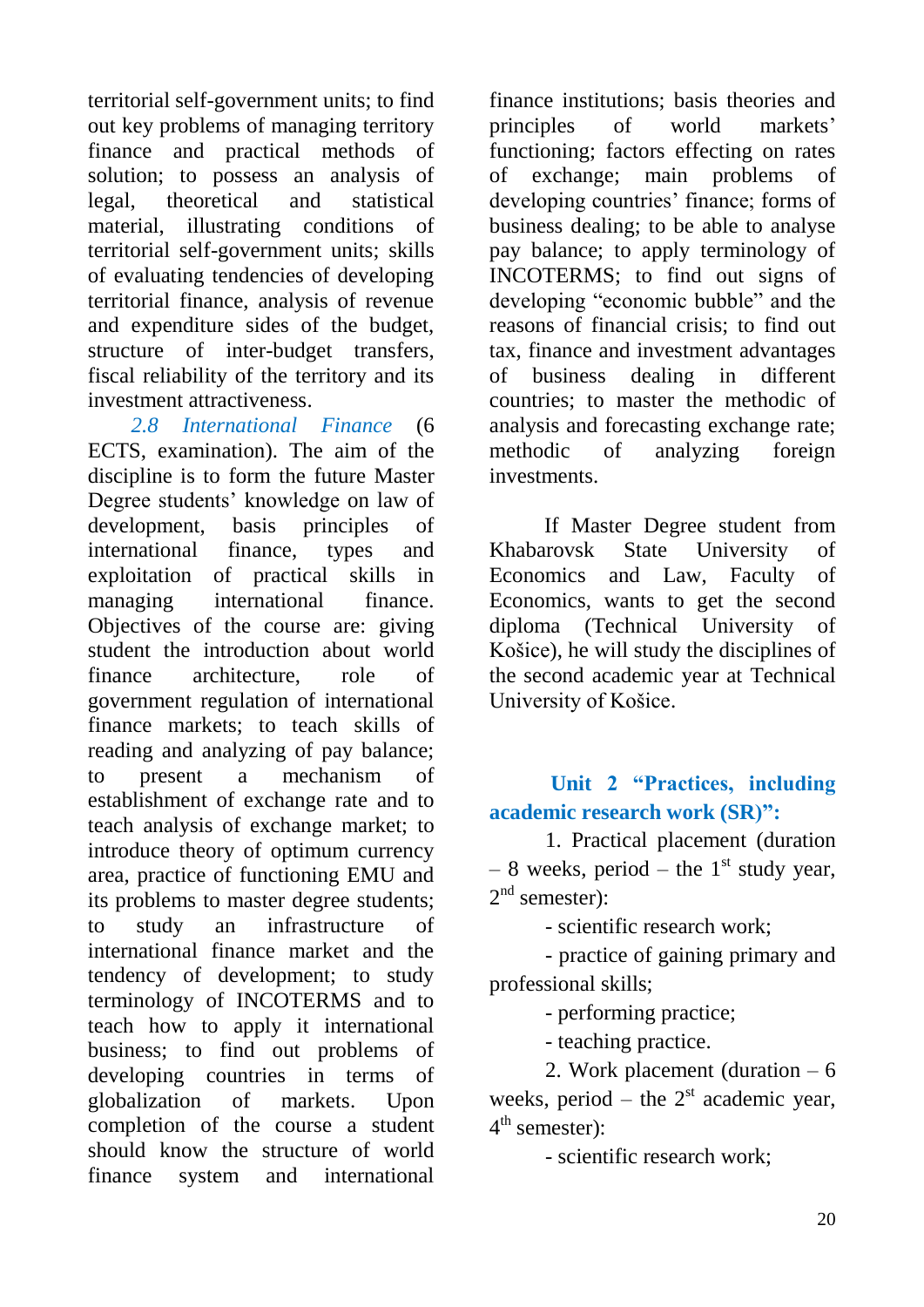- practice of gaining primary and professional skills;

- teaching practice;
- technologic practice;
- performing practice.

If Master Degree student from Khabarovsk State University of Economics and Law, Faculty of Economics, wants to get the second diploma (Technical University of Košice), he will pass the work placement at Technical University of Košice.

 Predegree practice is necessary for graduation thesis.

#### **Unit 3 "State Final Examination":**

The aim of the State Final Examination is to evaluate a level of training of Master Degree student for implementing professional tasks and to check his/her competency in compliance with requirements of the Federal State Educational Standard of higher education. A person, who successfully and comprehensively passes an acquisition of principal educational program of the major, can be applied to final qualification tests which are a part of the State Final Examination. In case of successful passing of all test types included in the State Final Examination, a graduate receives appropriate qualification and a state-recognized diploma.

State Final Examination is carried out by the State Examination Commission. A Chair of the State Examination Commission is a person who does not work in that educational institution, has the Doctor of Science

degree, is a professor in the appropriate field. If there is no such person then Ph.D. or a leading specialist of employers' organization will do. Members of commission are associate professors and professors of the department, also persons from other employers' organizations, leading teachers and academic researchers of other higher educational institutions.

**State Final Examination** is the master's thesis defense that includes preparation for procedure of the defense and the procedure of the defense itself.

The process of writing the master's thesis allows applying skills and knowledge received by a student during studying the discipline of the program and practical placement. Also it develops skills of individual work with literature sources, database, legislation and regulations, allow students to comprehend economic and social processes creatively, to treat the scientific problem's solution multipronged.

Writing and defense of master's thesis consist of the following stages:

1. The choice of a theme and making thesis plan.

2. Selection, examining and analysis of literature and Internet sources, practical materials.

3. Consultation with a scientific adviser, practitioners and making a final thesis plan.

4. Writing and preparation of master's thesis.

5. Getting a review from a scientific adviser.

6. Defense of master's thesis.

A theme should be relevant, correspond to a field of study, to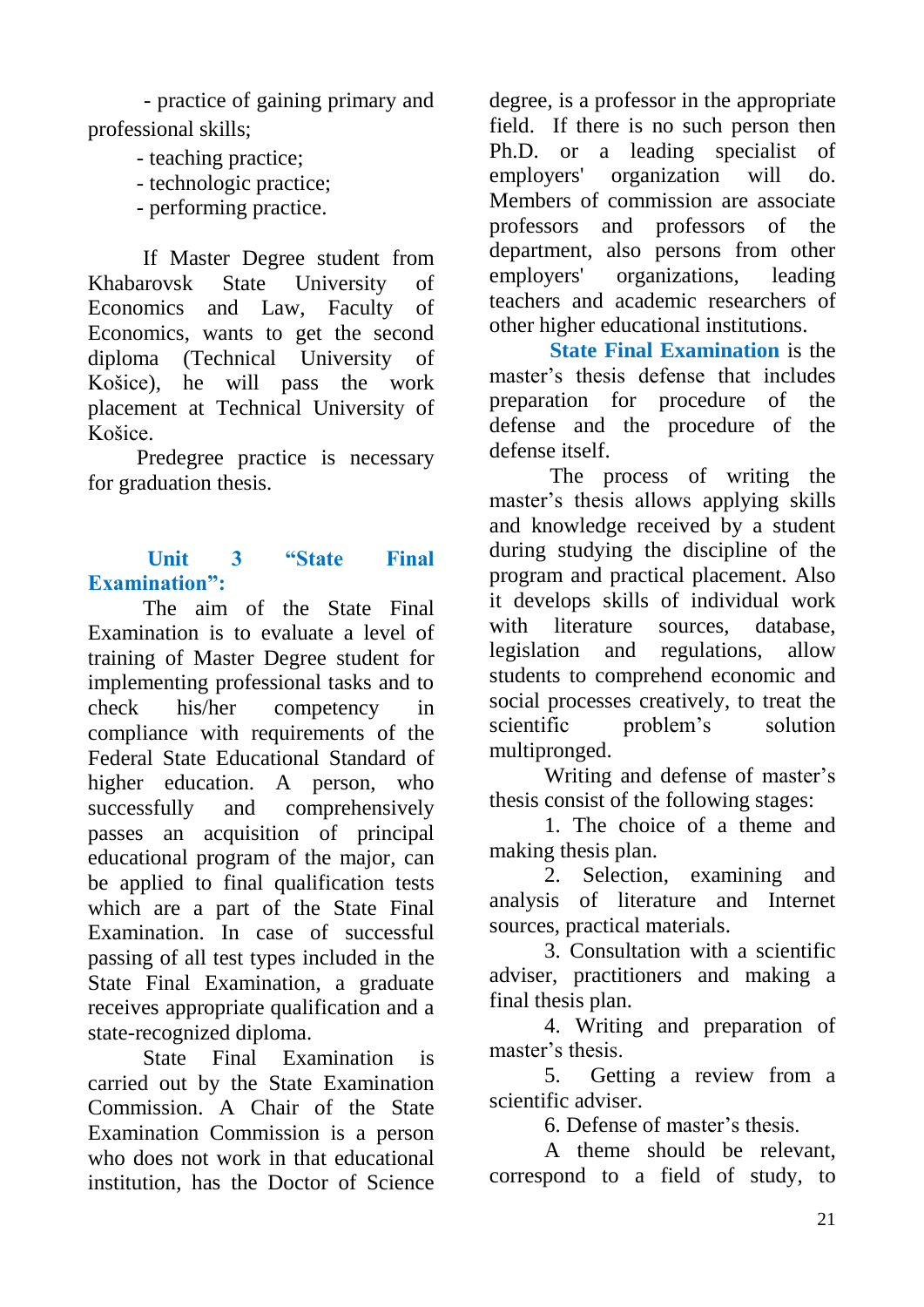consider feasibility of using practical data needed for the development of the field of study.

Master Degree student offers thesis plan, but the plan must to be approved by a scientific adviser.

Writing of scientific work starts from the formation of a concept of estimated research. Therewith a process of introduction with literature and other sources and their creative analysis are necessary. The materials published in different national and foreign publications, official materials, and practical materials of organization provided materials for the master's thesis are examined. Internet network's facilities are widely use. Applying the publications in English is necessary for this master's program. The thesis is not allowed for the defense without these publications. The list of sources should include 80 – 85 sources.

- title page;
- $\bullet$  content (plan);
- summary;
- main part:
- conclusion;
- references:
- supplements(where necessary).

*The main part* of a thesis usually includes: 1) theoretical; 2) analytical; 3) advisory sections.

The scientific basis of the studying subject is stated in the *theoretical section* on the results of studying literature and other sources. Student should show knowledge of a theory related to the problems and to connect the research problem of a thesis with general-theoretical principles, adding and developing them on a basis of performed research.

The main attention should be paid to a critical score of the experimental data and theoretical model (attitude) of the thesis theme. It's reasonable to apply an overtime statistics of Russia and if necessary of other countries in this section.

The analysis of a researching theme with application of chosen methods is conducted in the *analytical section*. Research methods should be stated briefly, in case of applying usual standard methods, there will be only a link for a corresponded regulatory document or literature. The analysis is usually conducted for  $3 - 5$  or more years (periods) and definitely includes recent period. It is useful to use different computer programs for economic calculations: MS Excel, Project Expert, Project Risk, Mat Lab and others. The tendencies and regularities, problems and factors defining them are identified on the basis of the analysis.

An *advisory section* includes development of variants of effective economic, managing and legal solutions, forecasting, and definition of perspective directions of researching object's development. Recommendations (conclusions) of the author should be concrete and reasonable.

Total number of master's thesis pages including supplements is from 130 to 150 pages (in Russian) and from 60 to 80 pages (in English).

Requirements for execution of master's thesis are stated in a study guide for execution research papers by Boiko T.S. and Rozhkova Y.V. (uploaded on the web-site of KSUEL).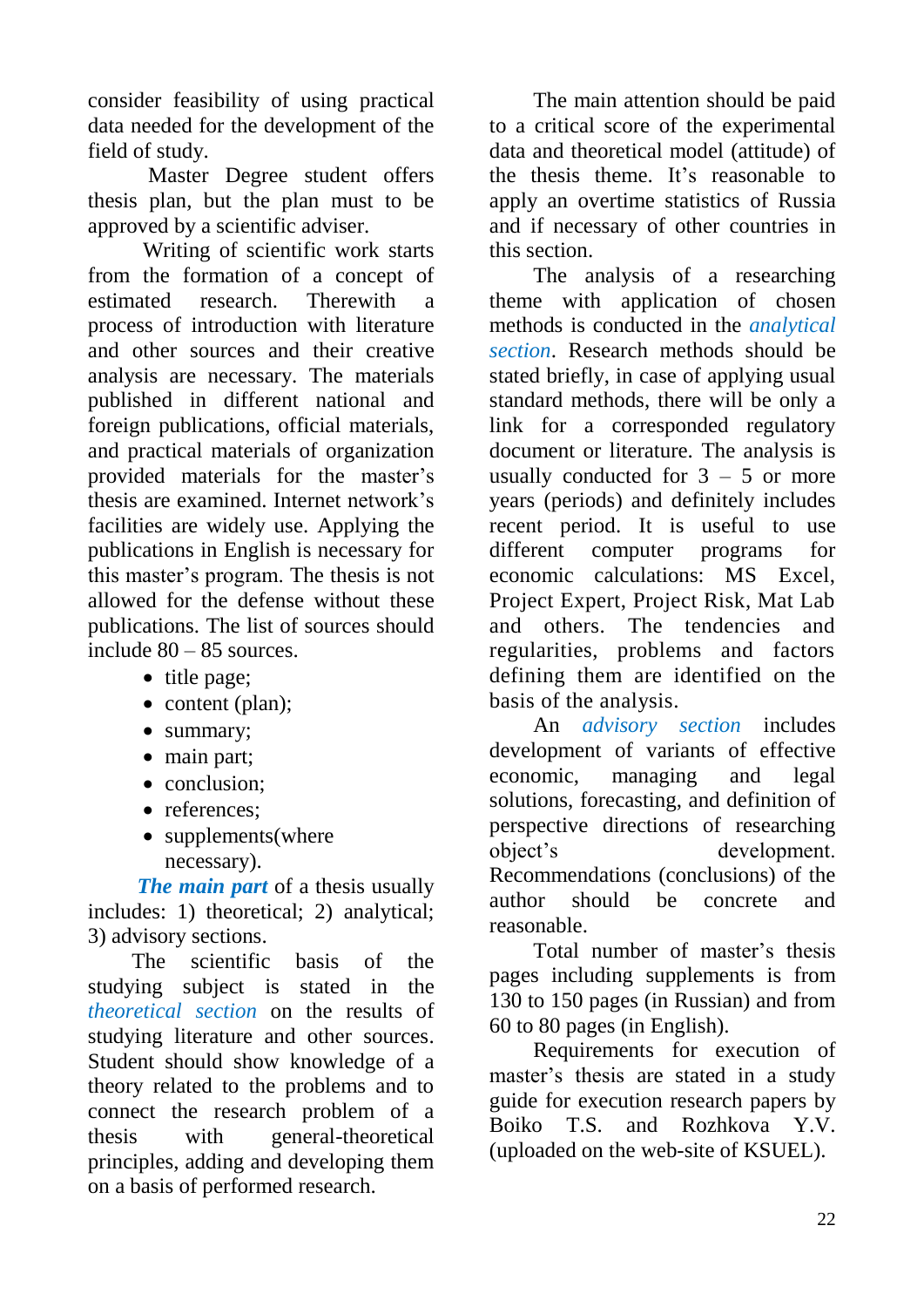Executed thesis is provided to a scientific adviser for examining, than to an outside expert for a review.

A scientific adviser gives a *review* to the thesis work, defining a degree of self-sufficiency in execution of a work, depth, fullness and authenticity of analytical conclusions, degree of sufficiency and practical significance of the author's suggestions and other. A reviewer provides an extensive review on executed scientific work to the State Examination Commission on a basis of studying theoretical statements, analytical conclusions and recommendations (author's suggestions). After this, the thesis is forwarded to a head of a department for confirmation and permission to a defense.

Student prepares a report and illustrative material, approved by a scientific adviser. The report should to express a timeliness, aims and objectives of a thesis, basis definitions stated in a theoretical part. Then it is necessary to notice key results of analytical part of a thesis and summary of this section. At the end of the report it is necessary to give concrete proposals and arrangements developed directly by a student for correcting defects identified during the analysis, as well as the assumed economic effect.

Duration of the defence is 30 minutes (average); it includes a report with 15 minutes presentation and 15 minutes for questions. Members of State Examination Commission estimate thesis defense and fill work documents; a secretary executes a record of the meeting of the State Examination Commission.

*Marks criteria*. Scientific advisers, reviewers, members of the State Examination Commission while estimating a master's thesis have to consider: relevance of a theme; reasonability of results and conclusions; newness of the received data; personal contribution of a student; possibility of practical application of the received data.

The newness of the received data is determined by the following criteria:

 determination of a new science fact or confirmation of a wellknown fact for new conditions;

• receiving of data stated in formulation of testable hypothesis needed further checking;

 adaptations of methodic for solving new tasks known in theory and practice.

Personal contribution of a student is defined by a degree of selfsufficiency in choosing a theme, task assignment, planning and organization of the research, process and understanding of the received results, writing and execution of master's thesis. Possibility of practical application of the received data determines by:

• scientific research work of the theme performing on the department, on KSUEL's faculty;

• possibility of using in teaching and learning process;

• publishing.

Particularities of the results and conclusions are determined by:

• correspondence with wellknown science;

• logic statement and discussion of data provided by a student;